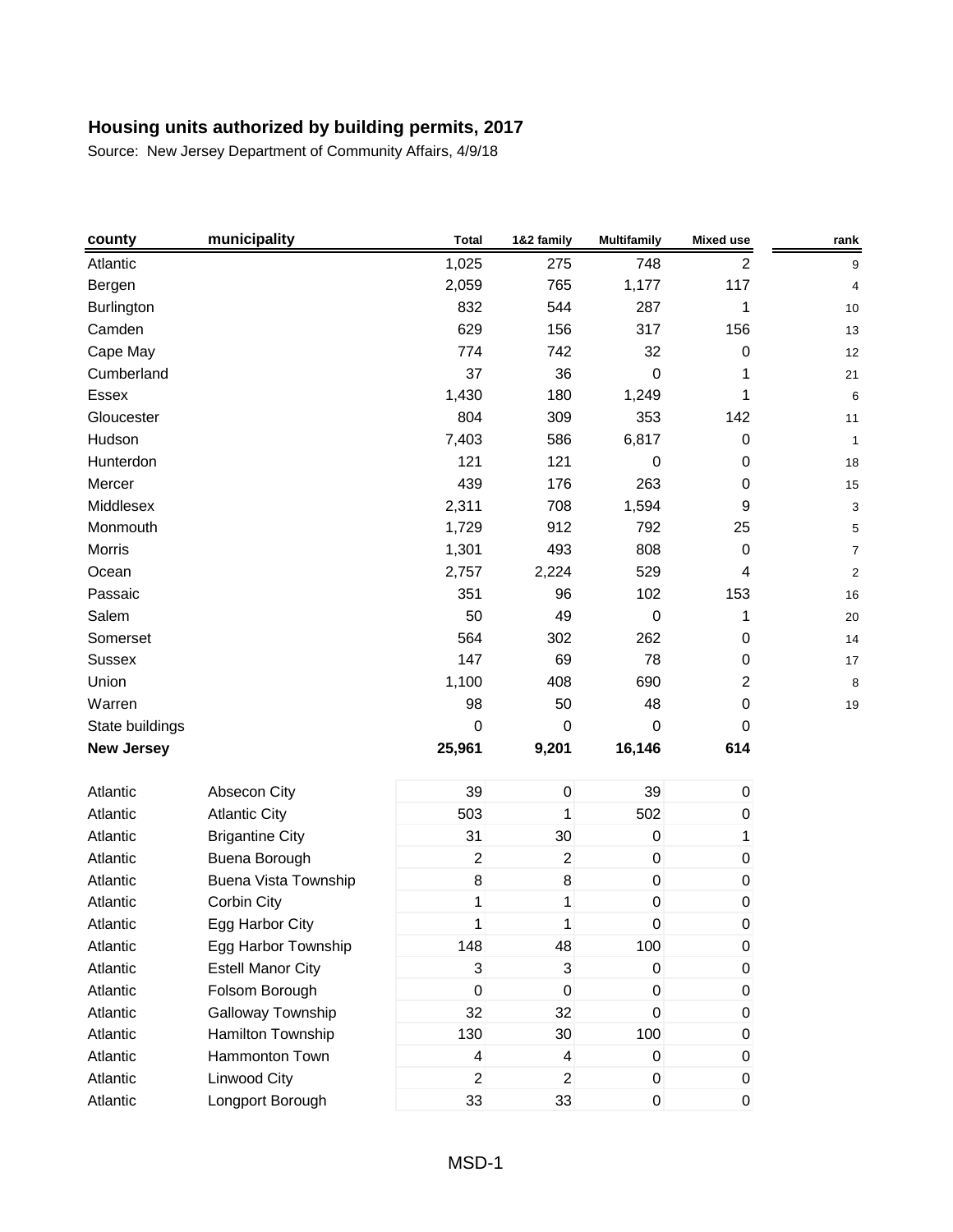| county   | municipality              | <b>Total</b>            | 1&2 family              | <b>Multifamily</b>      | <b>Mixed use</b> | rank |
|----------|---------------------------|-------------------------|-------------------------|-------------------------|------------------|------|
| Atlantic | Margate City              | 67                      | 60                      | $\overline{7}$          | 0                |      |
| Atlantic | Mullica Township          | 4                       | $\overline{\mathbf{4}}$ | 0                       | $\mathbf 0$      |      |
| Atlantic | Northfield City           | $\mathbf{1}$            | 1                       | $\pmb{0}$               | 0                |      |
| Atlantic | Pleasantville City        | 3                       | 3                       | 0                       | 0                |      |
| Atlantic | Port Republic City        | $\mathsf{O}\xspace$     | 0                       | 0                       | 0                |      |
| Atlantic | <b>Somers Point City</b>  | 1                       | 1                       | $\pmb{0}$               | 0                |      |
| Atlantic | <b>Ventnor City</b>       | 1                       | $\mathbf 0$             | 0                       | 1                |      |
| Atlantic | Weymouth Township         | 11                      | 11                      | 0                       | 0                |      |
| Bergen   | Allendale Borough         | 3                       | 3                       | $\boldsymbol{0}$        | 0                |      |
| Bergen   | Alpine Borough            | $\overline{\mathbf{4}}$ | 4                       | $\pmb{0}$               | 0                |      |
| Bergen   | Bergenfield Borough       | 24                      | 24                      | $\mathbf 0$             | $\pmb{0}$        |      |
| Bergen   | Bogota Borough            | 1                       | 1                       | 0                       | 0                |      |
| Bergen   | Carlstadt Borough         | $\overline{\mathbf{4}}$ | 4                       | 0                       | 0                |      |
| Bergen   | Cliffside Park Borough    | 37                      | 25                      | 12                      | 0                |      |
| Bergen   | Closter Borough           | 17                      | 17                      | 0                       | 0                |      |
| Bergen   | Cresskill Borough         | 28                      | 28                      | 0                       | $\mathbf 0$      |      |
| Bergen   | Demarest Borough          | 18                      | 18                      | $\pmb{0}$               | $\pmb{0}$        |      |
| Bergen   | Dumont Borough            | 1                       | 1                       | 0                       | 0                |      |
| Bergen   | Elmwood Park Borough      | 9                       | 9                       | 0                       | $\mathbf 0$      |      |
| Bergen   | East Rutherford Borough   | 5                       | 5                       | $\mathbf 0$             | 0                |      |
| Bergen   | Edgewater Borough         | 300                     | 32                      | 268                     | 0                |      |
| Bergen   | Emerson Borough           | 1                       | 1                       | 0                       | $\pmb{0}$        |      |
| Bergen   | <b>Englewood City</b>     | 8                       | 5                       | 0                       | $\sqrt{3}$       |      |
| Bergen   | Englewood Cliffs Borough  | 8                       | 8                       | 0                       | 0                |      |
| Bergen   | Fair Lawn Borough         | 15                      | 15                      | $\mathbf 0$             | $\pmb{0}$        |      |
| Bergen   | Fairview Borough          | 131                     | 14                      | 117                     | 0                |      |
| Bergen   | Fort Lee Borough          | 122                     | 59                      | 63                      | 0                |      |
| Bergen   | Franklin Lakes Borough    | 136                     | 81                      | 55                      | $\pmb{0}$        |      |
| Bergen   | <b>Garfield City</b>      | 9                       | 6                       | 3                       | 0                |      |
| Bergen   | Glen Rock Borough         | 10                      | 10                      | 0                       | $\pmb{0}$        |      |
| Bergen   | Hackensack City           | 362                     | $\overline{c}$          | 360                     | $\pmb{0}$        |      |
| Bergen   | Harrington Park Borough   | 3                       | $\sqrt{3}$              | 0                       | $\mathbf 0$      |      |
| Bergen   | Hasbrouck Heights Borough | 6                       | 6                       | 0                       | $\pmb{0}$        |      |
| Bergen   | Haworth Borough           | 4                       | 4                       | 0                       | 0                |      |
| Bergen   | Hillsdale Borough         | 5                       | 5                       | 0                       | 0                |      |
| Bergen   | Ho-Ho-Kus Borough         | $\overline{7}$          | $\overline{7}$          | 0                       | $\pmb{0}$        |      |
| Bergen   | Leonia Borough            | $\overline{a}$          | $\overline{c}$          | 0                       | $\mathbf 0$      |      |
| Bergen   | Little Ferry Borough      | 18                      | 18                      | 0                       | $\mathbf 0$      |      |
| Bergen   | Lodi Borough              | 10                      | $\,6$                   | $\overline{\mathbf{r}}$ | $\overline{0}$   |      |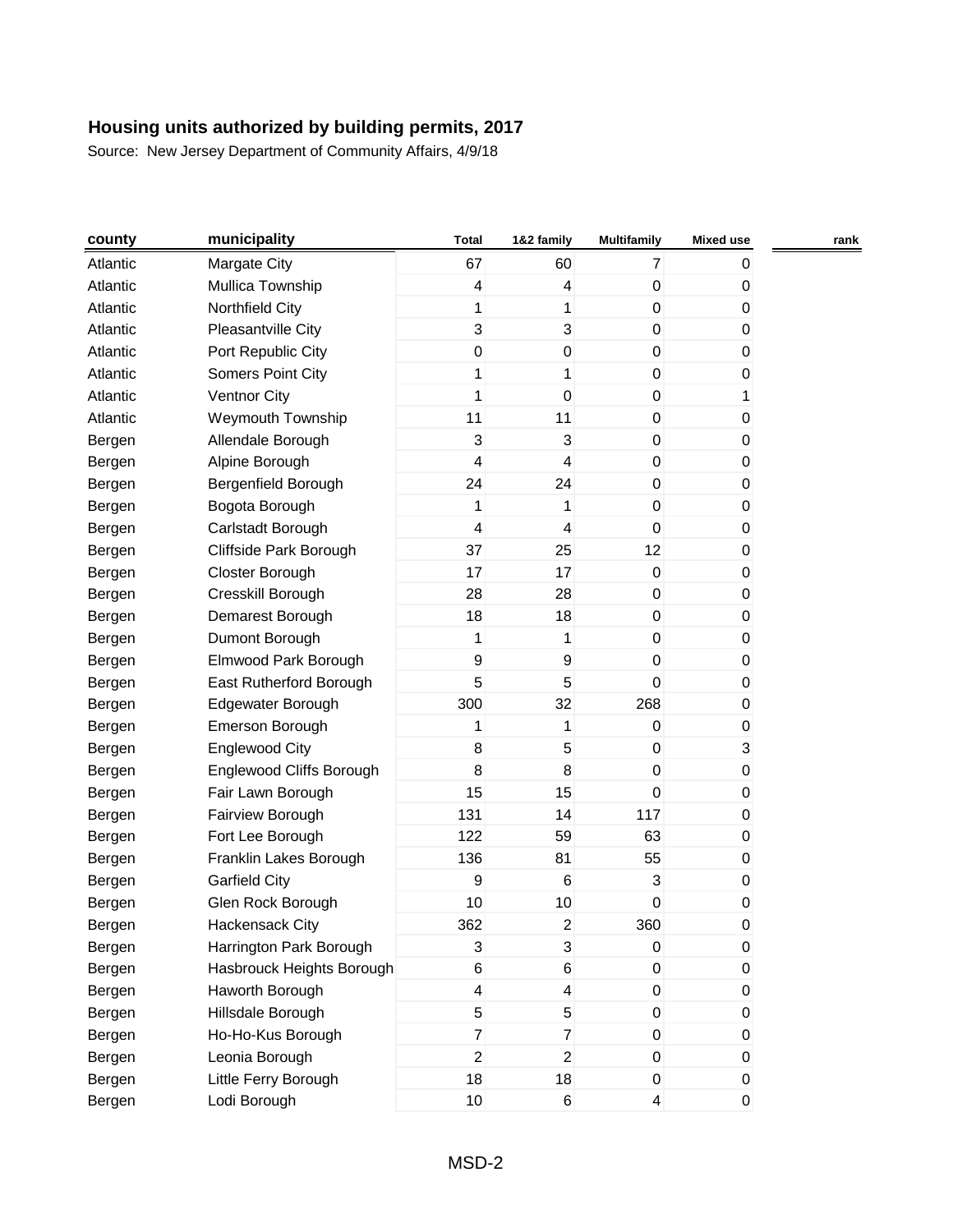| county | municipality               | <b>Total</b>   | 1&2 family              | <b>Multifamily</b> | <b>Mixed use</b> | rank |
|--------|----------------------------|----------------|-------------------------|--------------------|------------------|------|
| Bergen | Lyndhurst Township         | 12             | 12                      | 0                  | 0                |      |
| Bergen | Mahwah Township            | 13             | 12                      | 0                  | 1                |      |
| Bergen | Maywood Borough            | $\overline{c}$ | $\overline{c}$          | $\pmb{0}$          | 0                |      |
| Bergen | Midland Park Borough       | 1              | 1                       | $\pmb{0}$          | 0                |      |
| Bergen | Montvale Borough           | 44             | 34                      | 10                 | 0                |      |
| Bergen | Moonachie Borough          | $\pmb{0}$      | $\boldsymbol{0}$        | $\pmb{0}$          | 0                |      |
| Bergen | New Milford Borough        | 44             | 6                       | 38                 | 0                |      |
| Bergen | North Arlington Borough    | $\pmb{0}$      | $\pmb{0}$               | 0                  | 0                |      |
| Bergen | Northvale Borough          | $\overline{c}$ | $\overline{c}$          | $\pmb{0}$          | 0                |      |
| Bergen | Norwood Borough            | $\overline{7}$ | $\overline{7}$          | 0                  | 0                |      |
| Bergen | Oakland Borough            | 4              | 4                       | 0                  | 0                |      |
| Bergen | Old Tappan Borough         | 3              | 3                       | 0                  | 0                |      |
| Bergen | Oradell Borough            | 2              | $\overline{2}$          | 0                  | 0                |      |
| Bergen | Palisades Park Borough     | 99             | 75                      | 24                 | 0                |      |
| Bergen | Paramus Borough            | 21             | 21                      | 0                  | 0                |      |
| Bergen | Park Ridge Borough         | $\overline{4}$ | 4                       | 0                  | 0                |      |
| Bergen | Ramsey Borough             | 10             | 10                      | $\mathsf 0$        | 0                |      |
| Bergen | Ridgefield Borough         | 15             | 3                       | 12                 | 0                |      |
| Bergen | Ridgefield Park Village    | $\pmb{0}$      | $\boldsymbol{0}$        | 0                  | 0                |      |
| Bergen | Ridgewood Village          | 11             | 11                      | $\pmb{0}$          | 0                |      |
| Bergen | River Edge Borough         | 73             | 5                       | 68                 | 0                |      |
| Bergen | <b>River Vale Township</b> | 3              | 3                       | 0                  | 0                |      |
| Bergen | Rochelle Park Township     | $\overline{c}$ | $\overline{c}$          | 0                  | 0                |      |
| Bergen | Rockleigh Borough          | $\mathbf{1}$   | 1                       | 0                  | 0                |      |
| Bergen | Rutherford Borough         | 1              | 1                       | $\mathbf 0$        | 0                |      |
| Bergen | Saddle Brook Township      | 87             | $\pmb{0}$               | 87                 | 0                |      |
| Bergen | Saddle River Borough       | 5              | 5                       | 0                  | 0                |      |
| Bergen | South Hackensack Twp       | $\mathsf 0$    | $\mathbf 0$             | 0                  | 0                |      |
| Bergen | <b>Teaneck Township</b>    | 15             | 14                      | 1                  | 0                |      |
| Bergen | <b>Tenafly Borough</b>     | 38             | 38                      | 0                  | 0                |      |
| Bergen | Teterboro Borough          | $\pmb{0}$      | $\pmb{0}$               | 0                  | 0                |      |
| Bergen | Upper Saddle River Borough | 11             | 11                      | 0                  | 0                |      |
| Bergen | <b>Waldwick Borough</b>    | 80             | 1                       | 0                  | 79               |      |
| Bergen | Wallington Borough         | $\pmb{0}$      | $\pmb{0}$               | $\boldsymbol{0}$   | 0                |      |
| Bergen | Washington Township        | 11             | 11                      | 0                  | 0                |      |
| Bergen | Westwood Borough           | 3              | 3                       | 0                  | 0                |      |
| Bergen | Woodcliff Lake Borough     | 18             | $\overline{\mathbf{c}}$ | 12                 | 4                |      |
| Bergen | Wood-Ridge Borough         | 97             | 24                      | 43                 | 30               |      |
| Bergen | <b>Wyckoff Township</b>    | 12             | 12                      | $\pmb{0}$          | $\pmb{0}$        |      |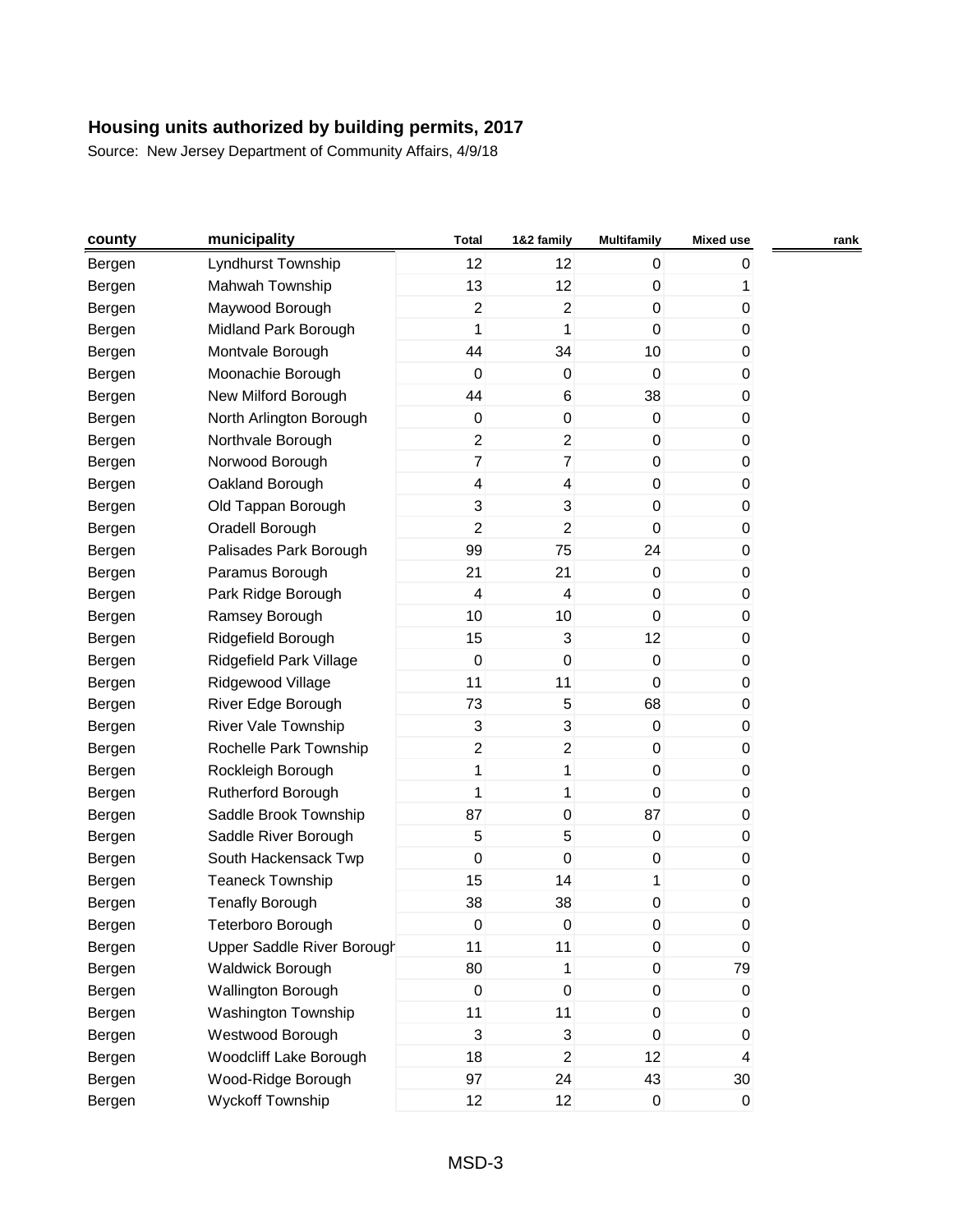| county            | municipality                   | Total               | 1&2 family              | <b>Multifamily</b> | <b>Mixed use</b> | rank |
|-------------------|--------------------------------|---------------------|-------------------------|--------------------|------------------|------|
| <b>Burlington</b> | <b>Bass River Township</b>     | 3                   | 3                       | 0                  | 0                |      |
| Burlington        | <b>Beverly City</b>            | 0                   | $\pmb{0}$               | $\pmb{0}$          | 0                |      |
| Burlington        | <b>Bordentown City</b>         | $\pmb{0}$           | $\boldsymbol{0}$        | 0                  | 0                |      |
| Burlington        | Bordentown Township            | 76                  | 6                       | 70                 | 0                |      |
| Burlington        | <b>Burlington City</b>         | $\pmb{0}$           | $\boldsymbol{0}$        | $\pmb{0}$          | 0                |      |
| Burlington        | <b>Burlington Township</b>     | 90                  | 90                      | 0                  | 0                |      |
| Burlington        | <b>Chesterfield Township</b>   | 41                  | 39                      | $\overline{2}$     | 0                |      |
| Burlington        | Cinnaminson Township           | 5                   | $\overline{\mathbf{4}}$ | $\mathbf 0$        | 1                |      |
| Burlington        | Delanco Township               | 0                   | $\boldsymbol{0}$        | 0                  | 0                |      |
| Burlington        | Delran Township                | 22                  | 22                      | 0                  | 0                |      |
| Burlington        | Eastampton Township            | 85                  | 17                      | 68                 | 0                |      |
| Burlington        | <b>Edgewater Park Township</b> | 61                  | 61                      | 0                  | 0                |      |
| Burlington        | Evesham Township               | 149                 | 77                      | 72                 | 0                |      |
| Burlington        | Fieldsboro Borough             | 4                   | $\overline{\mathbf{4}}$ | $\pmb{0}$          | 0                |      |
| Burlington        | Florence Township              | 0                   | $\boldsymbol{0}$        | $\pmb{0}$          | 0                |      |
| Burlington        | Hainesport Township            | 4                   | 4                       | $\pmb{0}$          | $\boldsymbol{0}$ |      |
| Burlington        | <b>Lumberton Township</b>      | 16                  | 16                      | 0                  | 0                |      |
| Burlington        | Mansfield Township             | $\boldsymbol{9}$    | 9                       | $\pmb{0}$          | 0                |      |
| <b>Burlington</b> | Maple Shade Township           | $\overline{7}$      | $\overline{7}$          | 0                  | $\mathbf 0$      |      |
| Burlington        | <b>Medford Township</b>        | 65                  | 65                      | 0                  | 0                |      |
| Burlington        | Medford Lakes Borough          | 1                   | 1                       | $\pmb{0}$          | 0                |      |
| Burlington        | Moorestown Township            | 89                  | 89                      | $\mathsf 0$        | 0                |      |
| Burlington        | Mount Holly Township           | 0                   | $\boldsymbol{0}$        | $\pmb{0}$          | 0                |      |
| Burlington        | Mount Laurel Township          | $\overline{c}$      | $\sqrt{2}$              | $\pmb{0}$          | 0                |      |
| Burlington        | New Hanover Township           | $\overline{2}$      | $\overline{2}$          | $\pmb{0}$          | 0                |      |
| Burlington        | North Hanover Township         | 3                   | 3                       | 0                  | 0                |      |
| Burlington        | Palmyra Borough                | $\pmb{0}$           | $\boldsymbol{0}$        | $\pmb{0}$          | 0                |      |
| Burlington        | Pemberton Borough              | $\mathsf{O}\xspace$ | $\boldsymbol{0}$        | 0                  | 0                |      |
| <b>Burlington</b> | Pemberton Township             | $\overline{c}$      | $\sqrt{2}$              | $\pmb{0}$          | 0                |      |
| Burlington        | Riverside Township             | 1                   | 1                       | 0                  | 0                |      |
| Burlington        | Riverton Borough               | 1                   | 1                       | 0                  | 0                |      |
| Burlington        | Shamong Township               | $\mathsf{O}\xspace$ | $\boldsymbol{0}$        | $\pmb{0}$          | 0                |      |
| <b>Burlington</b> | Southampton Township           | $\mathsf{O}\xspace$ | $\pmb{0}$               | $\pmb{0}$          | $\pmb{0}$        |      |
| Burlington        | Springfield Township           | 1                   | 1                       | $\pmb{0}$          | 0                |      |
| Burlington        | Tabernacle Township            | 1                   | 1                       | $\pmb{0}$          | 0                |      |
| <b>Burlington</b> | Washington Township            | $\mathbf{1}$        | 1                       | $\mathsf 0$        | $\pmb{0}$        |      |
| Burlington        | Westampton Township            | 75                  | $\boldsymbol{0}$        | 75                 | 0                |      |
| Burlington        | Willingboro Township           | 16                  | 16                      | $\pmb{0}$          | 0                |      |
| Burlington        | Woodland Township              | $\pmb{0}$           | $\pmb{0}$               | $\pmb{0}$          | $\pmb{0}$        |      |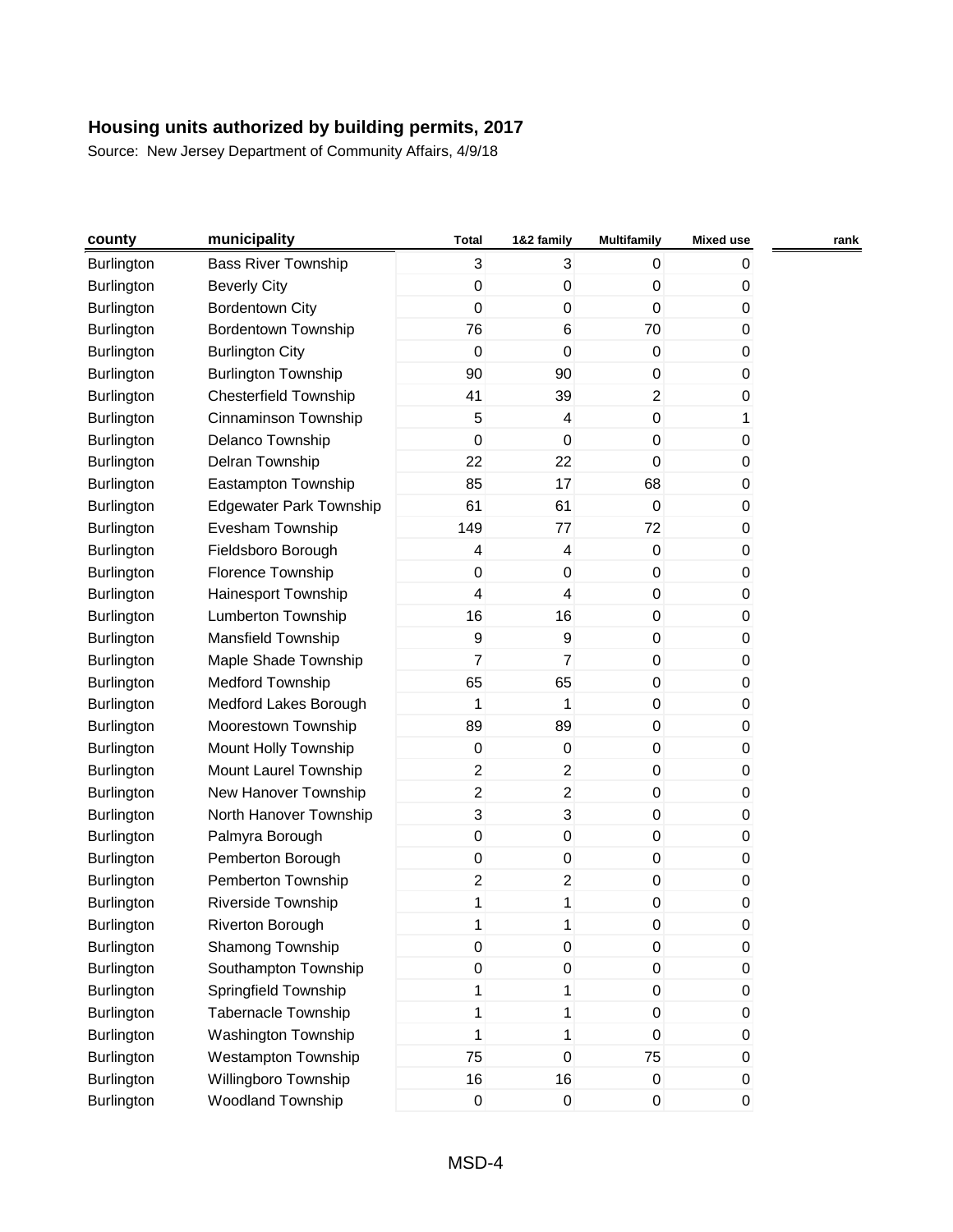| county            | municipality               | <b>Total</b>     | 1&2 family       | <b>Multifamily</b> | <b>Mixed use</b> | rank |
|-------------------|----------------------------|------------------|------------------|--------------------|------------------|------|
| <b>Burlington</b> | Wrightstown Borough        | 0                | 0                | 0                  | 0                |      |
| Camden            | Audubon Borough            | 0                | $\boldsymbol{0}$ | 0                  | 0                |      |
| Camden            | Audubon Park Borough       | $\mathsf 0$      | $\boldsymbol{0}$ | $\mathbf 0$        | 0                |      |
| Camden            | Barrington Borough         | 1                | 1                | 0                  | 0                |      |
| Camden            | Bellmawr Borough           | 0                | $\boldsymbol{0}$ | 0                  | 0                |      |
| Camden            | Berlin Borough             | 1                | 1                | $\mathbf 0$        | 0                |      |
| Camden            | <b>Berlin Township</b>     | 52               | 52               | 0                  | 0                |      |
| Camden            | Brooklawn Borough          | $\mathsf 0$      | $\pmb{0}$        | 0                  | 0                |      |
| Camden            | Camden City                | 163              | $\overline{7}$   | $\mathbf 0$        | 156              |      |
| Camden            | Cherry Hill Township       | 173              | 45               | 128                | 0                |      |
| Camden            | Chesilhurst Borough        | 0                | $\boldsymbol{0}$ | $\mathbf 0$        | 0                |      |
| Camden            | Clementon Borough          | 8                | 8                | 0                  | 0                |      |
| Camden            | Collingswood Borough       | $\mathsf 0$      | $\boldsymbol{0}$ | 0                  | 0                |      |
| Camden            | Gibbsboro Borough          | $\mathsf 0$      | $\mathbf 0$      | $\mathbf 0$        | 0                |      |
| Camden            | <b>Gloucester City</b>     | 0                | $\boldsymbol{0}$ | 0                  | 0                |      |
| Camden            | <b>Gloucester Township</b> | 69               | 0                | 69                 | 0                |      |
| Camden            | Haddon Township            | 5                | 5                | $\pmb{0}$          | 0                |      |
| Camden            | Haddonfield Borough        | 15               | 15               | 0                  | 0                |      |
| Camden            | Haddon Heights Borough     | $\overline{7}$   | $\overline{7}$   | 0                  | 0                |      |
| Camden            | Hi-nella Borough           | $\mathsf 0$      | $\pmb{0}$        | $\mathbf 0$        | 0                |      |
| Camden            | Laurel Springs Borough     | $\mathsf 0$      | $\boldsymbol{0}$ | 0                  | 0                |      |
| Camden            | Lawnside Borough           | 0                | $\boldsymbol{0}$ | 0                  | 0                |      |
| Camden            | Lindenwold Borough         | 0                | 0                | 0                  | 0                |      |
| Camden            | Magnolia Borough           | $\mathsf 0$      | $\pmb{0}$        | 0                  | 0                |      |
| Camden            | Merchantville Borough      | $\mathsf 0$      | $\mathbf 0$      | $\mathbf 0$        | 0                |      |
| Camden            | Mount Ephraim Borough      | 0                | $\pmb{0}$        | 0                  | 0                |      |
| Camden            | Oaklyn Borough             | $\mathbf 0$      | $\pmb{0}$        | 0                  | 0                |      |
| Camden            | Pennsauken Township        | 122              | $\boldsymbol{2}$ | 120                | 0                |      |
| Camden            | Pine Hill Borough          | 1                | 1                | 0                  | 0                |      |
| Camden            | Pine Valley Borough        | 0                | $\boldsymbol{0}$ | 0                  | 0                |      |
| Camden            | Runnemede Borough          | $\pmb{0}$        | 0                | 0                  | 0                |      |
| Camden            | Somerdale Borough          | 6                | 6                | 0                  | 0                |      |
| Camden            | <b>Stratford Borough</b>   | $\mathbf{1}$     | 1                | 0                  | 0                |      |
| Camden            | Tavistock Borough          | $\boldsymbol{0}$ | $\pmb{0}$        | 0                  | 0                |      |
| Camden            | Voorhees Township          | 5                | 5                | 0                  | 0                |      |
| Camden            | Waterford Township         | $\mathsf 0$      | $\boldsymbol{0}$ | 0                  | 0                |      |
| Camden            | Winslow Township           | 0                | 0                | 0                  | 0                |      |
| Camden            | Woodlynne Borough          | 0                | $\pmb{0}$        | $\overline{0}$     | 0                |      |
| Cape May          | Avalon Borough             | 100              | 100              | $\boldsymbol{0}$   | $\boldsymbol{0}$ |      |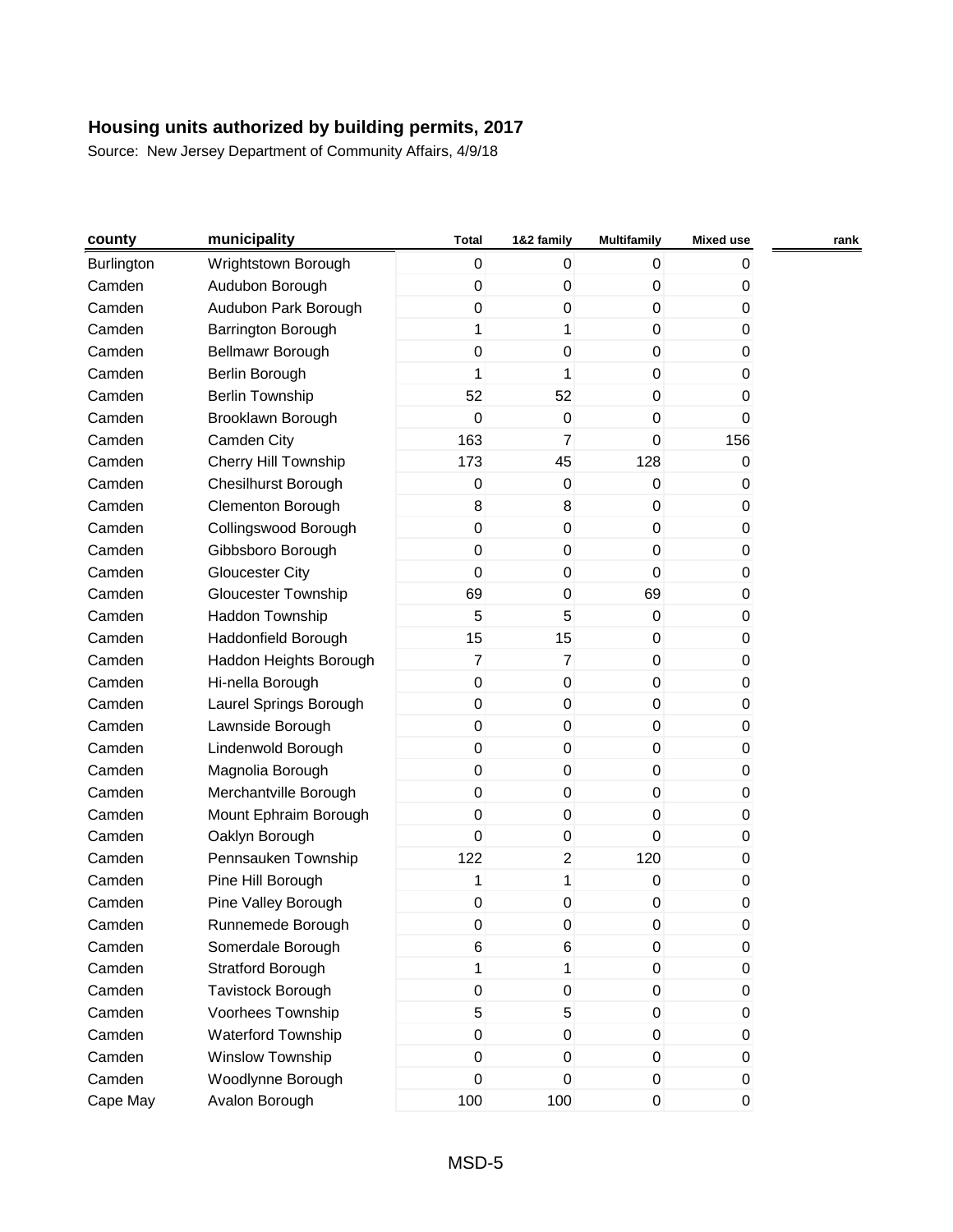| county     | municipality                    | <b>Total</b>            | 1&2 family     | <b>Multifamily</b>  | <b>Mixed use</b> | rank |
|------------|---------------------------------|-------------------------|----------------|---------------------|------------------|------|
| Cape May   | Cape May City                   | 5                       | 5              | $\mathbf{0}$        | 0                |      |
| Cape May   | Cape May Point Borough          | 3                       | 3              | 0                   | 0                |      |
| Cape May   | Dennis Township                 | 11                      | 11             | $\mathbf 0$         | $\pmb{0}$        |      |
| Cape May   | Lower Township                  | 24                      | 24             | 0                   | 0                |      |
| Cape May   | Middle Township                 | 108                     | 108            | 0                   | 0                |      |
| Cape May   | North Wildwood City             | 58                      | 52             | 6                   | 0                |      |
| Cape May   | Ocean City                      | 225                     | 219            | 6                   | 0                |      |
| Cape May   | Sea Isle City                   | 87                      | 67             | 20                  | 0                |      |
| Cape May   | Stone Harbor Borough            | 45                      | 45             | 0                   | 0                |      |
| Cape May   | <b>Upper Township</b>           | 69                      | 69             | 0                   | 0                |      |
| Cape May   | West Cape May Borough           | 21                      | 21             | $\pmb{0}$           | 0                |      |
| Cape May   | West Wildwood Borough           | 3                       | 3              | 0                   | 0                |      |
| Cape May   | <b>Wildwood City</b>            | 14                      | 14             | 0                   | 0                |      |
| Cape May   | Wildwood Crest Borough          | 1                       | 1              | $\pmb{0}$           | 0                |      |
| Cape May   | Woodbine Borough                | 0                       | $\mathbf 0$    | 0                   | 0                |      |
| Cumberland | <b>Bridgeton City</b>           | 0                       | 0              | 0                   | 0                |      |
| Cumberland | <b>Commercial Township</b>      | 1                       | 1              | $\pmb{0}$           | 0                |      |
| Cumberland | Deerfield Township              | $\overline{\mathbf{4}}$ | 4              | 0                   | 0                |      |
| Cumberland | Downe Township                  | $\overline{2}$          | $\overline{2}$ | 0                   | 0                |      |
| Cumberland | <b>Fairfield Township</b>       | 3                       | 3              | 0                   | 0                |      |
| Cumberland | <b>Greenwich Township</b>       | $\mathsf 0$             | $\mathbf 0$    | 0                   | 0                |      |
| Cumberland | <b>Hopewell Township</b>        | 1                       | 1              | $\mathbf 0$         | 0                |      |
| Cumberland | Lawrence Township               | 0                       | 0              | 0                   | 0                |      |
| Cumberland | Maurice River Township          | 4                       | 4              | 0                   | 0                |      |
| Cumberland | Millville City                  | 15                      | 15             | $\mathbf 0$         | 0                |      |
| Cumberland | Shiloh Borough                  | $\boldsymbol{0}$        | 0              | 0                   | 0                |      |
| Cumberland | <b>Stow Creek Township</b>      | 1                       | 1              | 0                   | 0                |      |
| Cumberland | <b>Upper Deerfield Township</b> | 1                       | $\mathbf 0$    | $\pmb{0}$           | 1                |      |
| Cumberland | <b>Vineland City</b>            | 5                       | 5              | 0                   | 0                |      |
| Essex      | <b>Belleville Township</b>      | 252                     | $\overline{7}$ | 245                 | 0                |      |
| Essex      | <b>Bloomfield Township</b>      | 1                       | 1              | $\mathsf{O}\xspace$ | $\pmb{0}$        |      |
| Essex      | Caldwell Borough                | 0                       | 0              | 0                   | 0                |      |
| Essex      | Cedar Grove Township            | 5                       | 5              | $\mathbf 0$         | $\pmb{0}$        |      |
| Essex      | East Orange City                | 1                       | 1              | 0                   | 0                |      |
| Essex      | Essex Fells Borough             | 3                       | 3              | 0                   | 0                |      |
| Essex      | Fairfield Township              | 9                       | $\mathbf 0$    | 9                   | 0                |      |
| Essex      | Glen Ridge Borough              | 5                       | 5              | 0                   | 0                |      |
| Essex      | Irvington Township              | 1                       | $\mathbf 0$    | 1                   | 0                |      |
| Essex      | Livingston Township             | 23                      | 23             | $\mathsf{O}\xspace$ | $\pmb{0}$        |      |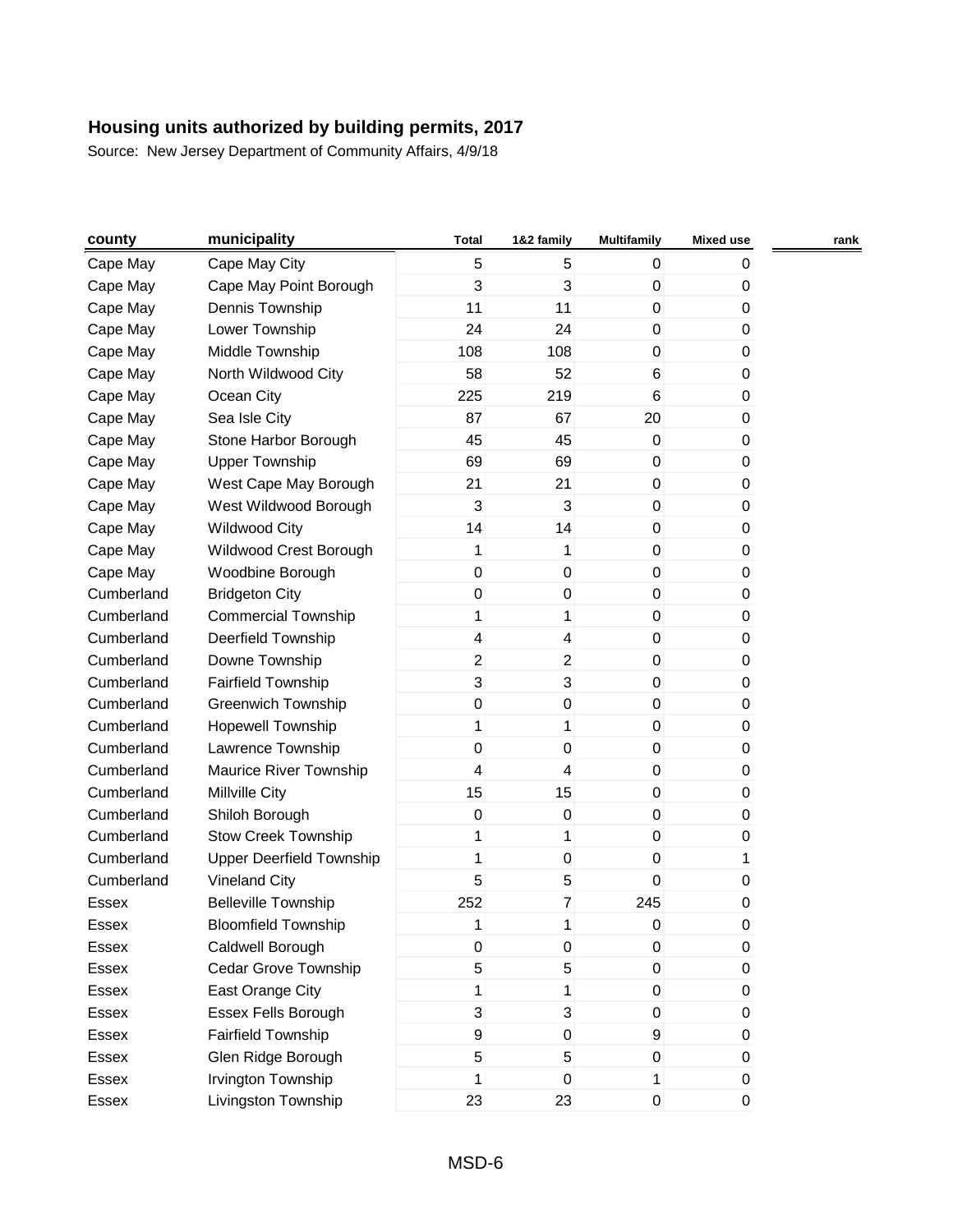| county     | municipality              | <b>Total</b> | 1&2 family       | <b>Multifamily</b> | <b>Mixed use</b> | rank |
|------------|---------------------------|--------------|------------------|--------------------|------------------|------|
| Essex      | Maplewood Township        | 37           | 6                | 30                 | 1                |      |
| Essex      | Millburn Township         | 41           | 41               | $\pmb{0}$          | 0                |      |
| Essex      | Montclair Township        | 11           | 11               | $\mathbf 0$        | 0                |      |
| Essex      | <b>Newark City</b>        | 868          | 38               | 830                | 0                |      |
| Essex      | North Caldwell Borough    | 6            | 6                | $\pmb{0}$          | 0                |      |
| Essex      | Nutley Township           | 5            | 5                | $\mathsf 0$        | 0                |      |
| Essex      | City of Orange Township   | $\mathsf 0$  | $\mathbf 0$      | $\pmb{0}$          | 0                |      |
| Essex      | Roseland Borough          | 4            | 4                | $\mathbf 0$        | $\boldsymbol{0}$ |      |
| Essex      | South Orange Village      | 24           | $\overline{c}$   | 22                 | 0                |      |
| Essex      | Verona Township           | 121          | 9                | 112                | 0                |      |
| Essex      | West Caldwell Township    | 1            | 1                | $\mathsf 0$        | 0                |      |
| Essex      | West Orange Township      | 12           | 12               | 0                  | 0                |      |
| Gloucester | Clayton Borough           | 61           | $\mathbf 0$      | 61                 | 0                |      |
| Gloucester | Deptford Township         | 49           | 49               | $\pmb{0}$          | 0                |      |
| Gloucester | East Greenwich Township   | 50           | 48               | 0                  | $\overline{c}$   |      |
| Gloucester | <b>Elk Township</b>       | 18           | 18               | $\pmb{0}$          | $\pmb{0}$        |      |
| Gloucester | Franklin Township         | 9            | 9                | $\mathsf 0$        | $\mathbf 0$      |      |
| Gloucester | Glassboro Borough         | 174          | 54               | 30                 | 90               |      |
| Gloucester | <b>Greenwich Township</b> | 1            | 1                | $\pmb{0}$          | $\mathbf 0$      |      |
| Gloucester | Harrison Township         | 28           | 28               | $\mathsf 0$        | 0                |      |
| Gloucester | Logan Township            | $\pmb{0}$    | $\mathbf 0$      | 0                  | 0                |      |
| Gloucester | Mantua Township           | $\mathbf 0$  | 0                | $\mathbf 0$        | $\boldsymbol{0}$ |      |
| Gloucester | Monroe Township           | 46           | 46               | $\pmb{0}$          | 0                |      |
| Gloucester | National Park Borough     | $\pmb{0}$    | $\mathbf 0$      | 0                  | 0                |      |
| Gloucester | Newfield Borough          | $\mathsf 0$  | $\boldsymbol{0}$ | $\mathbf 0$        | 0                |      |
| Gloucester | Paulsboro Borough         | 8            | 3                | 0                  | 5                |      |
| Gloucester | Pitman Borough            | $\mathsf 0$  | 0                | 0                  | 0                |      |
| Gloucester | South Harrison Township   | $\pmb{0}$    | $\mathbf 0$      | $\mathsf 0$        | 0                |      |
| Gloucester | Swedesboro Borough        | 1            | 1                | 0                  | 0                |      |
| Gloucester | Washington Township       | 308          | 1                | 262                | 45               |      |
| Gloucester | Wenonah Borough           | $\pmb{0}$    | $\pmb{0}$        | $\pmb{0}$          | 0                |      |
| Gloucester | West Deptford Township    | 3            | 3                | $\pmb{0}$          | 0                |      |
| Gloucester | Westville Borough         | $\mathsf 0$  | $\mathbf 0$      | $\mathbf 0$        | $\pmb{0}$        |      |
| Gloucester | <b>Woodbury City</b>      | 1            | 1                | 0                  | 0                |      |
| Gloucester | Woodbury Heights Borough  | 0            | 0                | 0                  | 0                |      |
| Gloucester | <b>Woolwich Township</b>  | 47           | 47               | $\mathbf 0$        | 0                |      |
| Hudson     | <b>Bayonne City</b>       | 746          | 11               | 735                | 0                |      |
| Hudson     | East Newark Borough       | 3            | 3                | $\pmb{0}$          | $\mathbf 0$      |      |
| Hudson     | <b>Guttenberg Town</b>    | 89           | $\mathbf 0$      | 89                 | $\pmb{0}$        |      |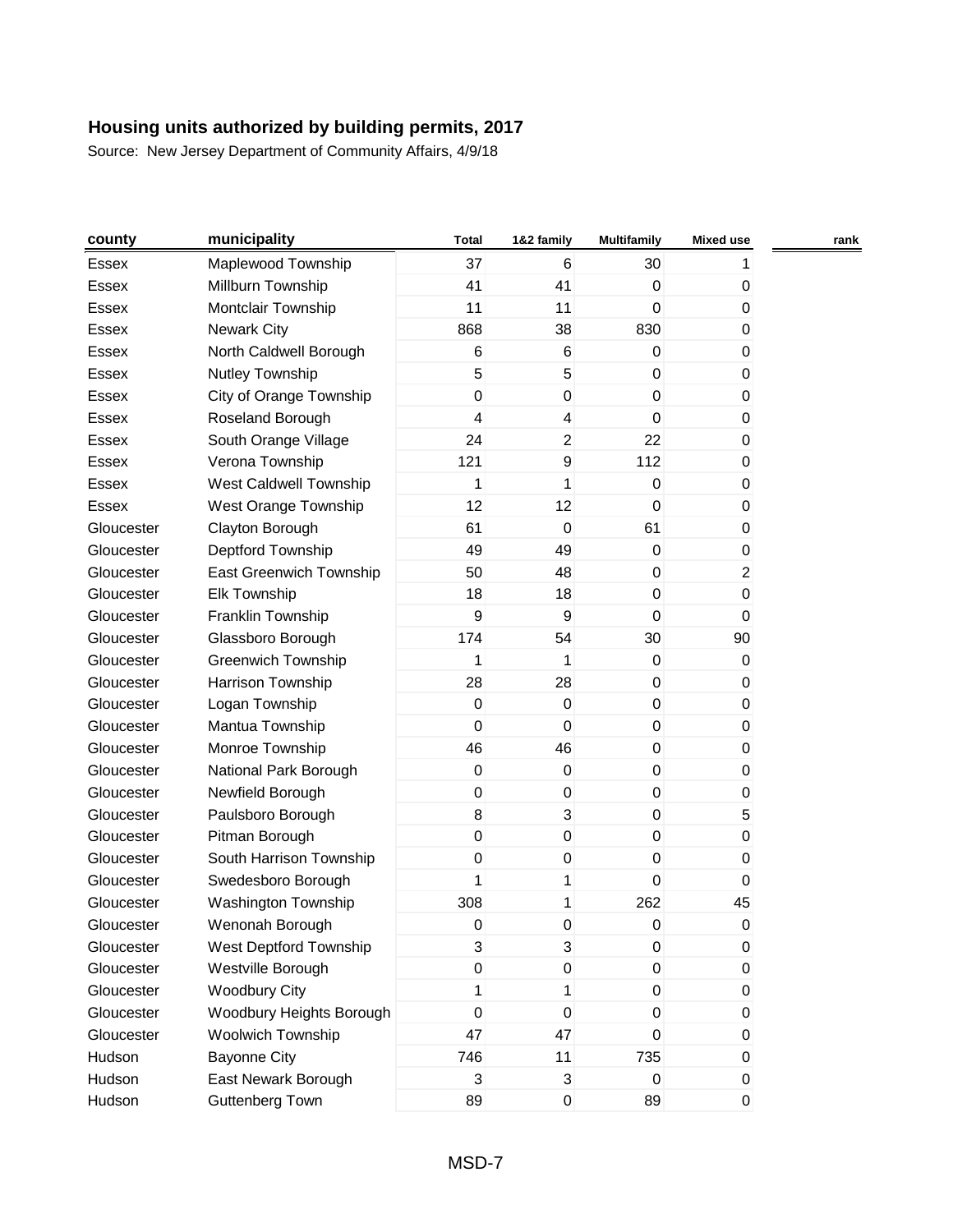| county    | municipality              | <b>Total</b>        | 1&2 family                | <b>Multifamily</b> | <b>Mixed use</b> | rank |
|-----------|---------------------------|---------------------|---------------------------|--------------------|------------------|------|
| Hudson    | Harrison Town             | 1,069               | 18                        | 1,051              | 0                |      |
| Hudson    | Hoboken City              | 692                 | 14                        | 678                | 0                |      |
| Hudson    | <b>Jersey City</b>        | 3,656               | 513                       | 3,143              | 0                |      |
| Hudson    | Kearny Town               | 285                 | 5                         | 280                | 0                |      |
| Hudson    | North Bergen Township     | $\mathbf 0$         | $\mathbf 0$               | 0                  | 0                |      |
| Hudson    | Secaucus Town             | 16                  | 16                        | $\mathbf 0$        | 0                |      |
| Hudson    | <b>Union City</b>         | 155                 | 1                         | 154                | 0                |      |
| Hudson    | Weehawken Township        | 239                 | $\ensuremath{\mathsf{3}}$ | 236                | 0                |      |
| Hudson    | West New York Town        | 453                 | $\overline{2}$            | 451                | 0                |      |
| Hunterdon | Alexandria Township       | $\overline{2}$      | $\boldsymbol{2}$          | $\pmb{0}$          | 0                |      |
| Hunterdon | Bethlehem Township        | $\mathsf{O}\xspace$ | $\pmb{0}$                 | 0                  | 0                |      |
| Hunterdon | <b>Bloomsbury Borough</b> | $\pmb{0}$           | $\pmb{0}$                 | $\boldsymbol{0}$   | 0                |      |
| Hunterdon | Califon Borough           | $\pmb{0}$           | $\pmb{0}$                 | 0                  | 0                |      |
| Hunterdon | <b>Clinton Town</b>       | 3                   | $\mathbf{3}$              | $\pmb{0}$          | 0                |      |
| Hunterdon | <b>Clinton Township</b>   | $\overline{2}$      | $\overline{2}$            | $\mathbf 0$        | 0                |      |
| Hunterdon | Delaware Township         | 3                   | $\mathbf{3}$              | $\mathbf 0$        | 0                |      |
| Hunterdon | East Amwell Township      | 1                   | 1                         | $\pmb{0}$          | 0                |      |
| Hunterdon | Flemington Borough        | 1                   | 1                         | 0                  | 0                |      |
| Hunterdon | Franklin Township         | $\overline{2}$      | $\boldsymbol{2}$          | $\mathbf 0$        | 0                |      |
| Hunterdon | Frenchtown Borough        | 6                   | 6                         | $\mathbf 0$        | 0                |      |
| Hunterdon | Glen Gardner Borough      | $\pmb{0}$           | $\pmb{0}$                 | 0                  | 0                |      |
| Hunterdon | Hampton Borough           | $\mathsf{O}\xspace$ | $\pmb{0}$                 | $\mathbf 0$        | 0                |      |
| Hunterdon | High Bridge Borough       | 3                   | $\mathbf{3}$              | $\boldsymbol{0}$   | 0                |      |
| Hunterdon | <b>Holland Township</b>   | $\pmb{0}$           | $\pmb{0}$                 | 0                  | 0                |      |
| Hunterdon | Kingwood Township         | $\overline{7}$      | $\overline{7}$            | $\pmb{0}$          | 0                |      |
| Hunterdon | Lambertville City         | 6                   | 6                         | $\mathbf 0$        | 0                |      |
| Hunterdon | Lebanon Borough           | $\pmb{0}$           | $\pmb{0}$                 | $\mathbf 0$        | 0                |      |
| Hunterdon | Lebanon Township          | $\overline{c}$      | $\boldsymbol{2}$          | $\pmb{0}$          | 0                |      |
| Hunterdon | Milford Borough           | $\mathbf 0$         | $\pmb{0}$                 | $\boldsymbol{0}$   | 0                |      |
| Hunterdon | Raritan Township          | 46                  | 46                        | 0                  | 0                |      |
| Hunterdon | Readington Township       | 31                  | 31                        | O                  | U                |      |
| Hunterdon | Stockton Borough          | $\pmb{0}$           | $\pmb{0}$                 | $\pmb{0}$          | 0                |      |
| Hunterdon | Tewksbury Township        | $\overline{2}$      | $\overline{2}$            | $\pmb{0}$          | 0                |      |
| Hunterdon | Union Township            | $\overline{2}$      | $\overline{2}$            | 0                  | 0                |      |
| Hunterdon | West Amwell Township      | $\overline{a}$      | $\overline{2}$            | $\mathbf 0$        | 0                |      |
| Mercer    | East Windsor Township     | $\overline{2}$      | $\overline{2}$            | $\pmb{0}$          | 0                |      |
| Mercer    | <b>Ewing Township</b>     | 12                  | 12                        | $\pmb{0}$          | $\mathbf{0}$     |      |
| Mercer    | Hamilton Township         | 81                  | 16                        | 65                 | 0                |      |
| Mercer    | Hightstown Borough        | 3                   | $\mathbf 0$               | 3                  | 0                |      |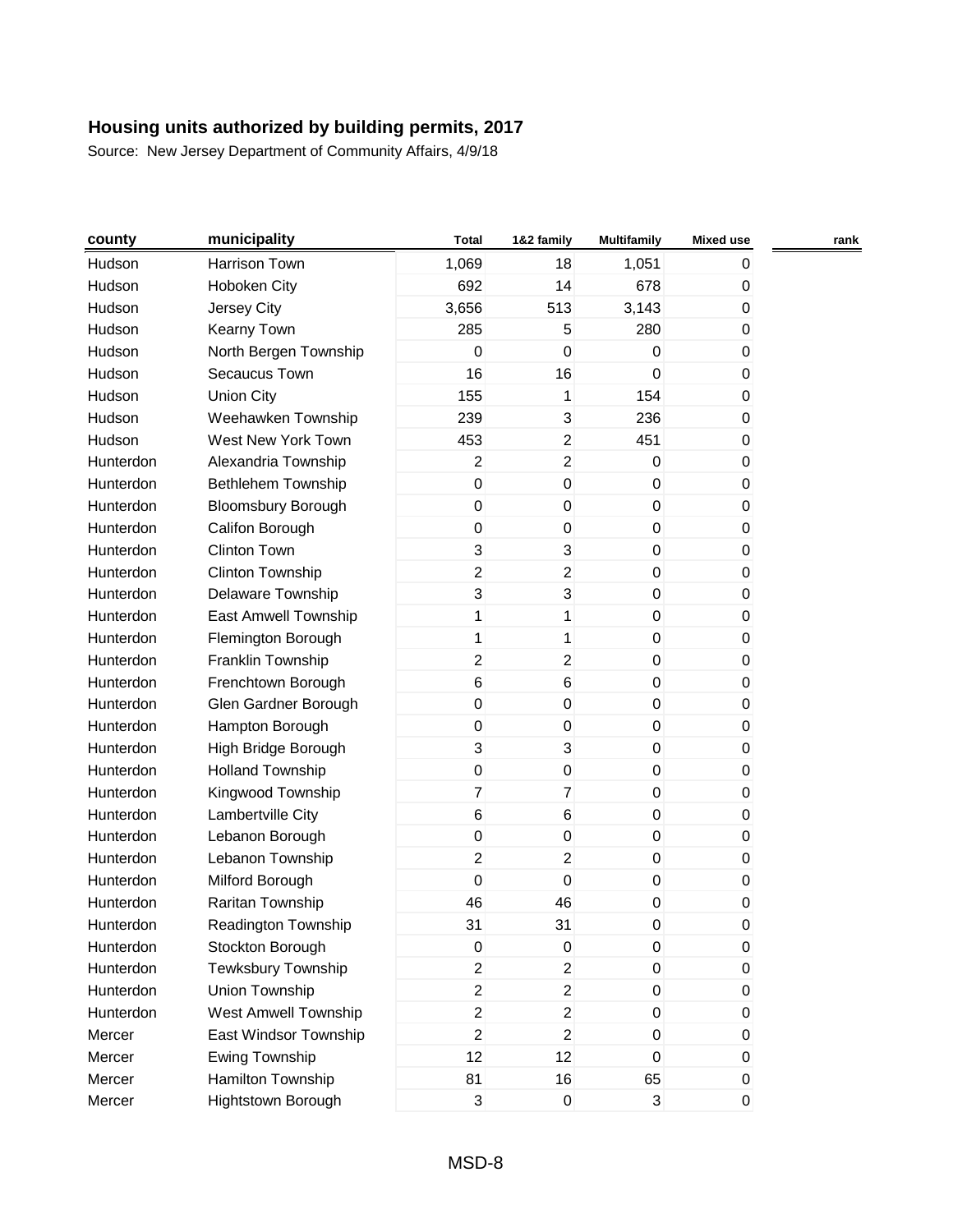| county    | municipality                 | Total                | 1&2 family       | <b>Multifamily</b> | <b>Mixed use</b> | rank |
|-----------|------------------------------|----------------------|------------------|--------------------|------------------|------|
| Mercer    | Hopewell Borough             | 1                    | 1                | $\mathbf 0$        | 0                |      |
| Mercer    | <b>Hopewell Township</b>     | 3                    | 3                | $\pmb{0}$          | 0                |      |
| Mercer    | Lawrence Township            | 4                    | 4                | $\mathbf 0$        | $\mathbf 0$      |      |
| Mercer    | Pennington Borough           | 16                   | 16               | $\mathbf 0$        | $\overline{0}$   |      |
| Mercer    | Princeton Borough            | See Princeton (1114) |                  |                    |                  |      |
| Mercer    | Princeton (1114)             | 43                   | 40               | $\mathbf{3}$       | 0                |      |
| Mercer    | <b>Trenton City</b>          | $\mathbf 0$          | 0                | $\mathbf 0$        | $\mathbf{0}$     |      |
| Mercer    | Robbinsville Township        | 67                   | 67               | $\mathbf 0$        | $\pmb{0}$        |      |
| Mercer    | West Windsor Township        | 207                  | 15               | 192                | $\pmb{0}$        |      |
| Middlesex | Carteret Borough             | 60                   | $\mathbf 0$      | 60                 | $\mathbf{0}$     |      |
| Middlesex | Cranbury Township            | 13                   | 13               | $\mathbf 0$        | $\pmb{0}$        |      |
| Middlesex | Dunellen Borough             | 5                    | $\overline{2}$   | $\mathbf{3}$       | $\pmb{0}$        |      |
| Middlesex | East Brunswick Township      | 26                   | 25               | $\pmb{0}$          | 1                |      |
| Middlesex | <b>Edison Township</b>       | 57                   | 56               | $\mathbf 0$        | 1                |      |
| Middlesex | Helmetta Borough             | $\mathbf 0$          | 0                | $\mathbf 0$        | 0                |      |
| Middlesex | <b>Highland Park Borough</b> | 146                  | $\overline{3}$   | 143                | 0                |      |
| Middlesex | Jamesburg Borough            | 2                    | $\overline{2}$   | $\mathbf 0$        | $\pmb{0}$        |      |
| Middlesex | Old Bridge Township          | 47                   | 46               | $\mathbf 0$        | 1                |      |
| Middlesex | Metuchen Borough             | 141                  | 20               | 115                | 6                |      |
| Middlesex | Middlesex Borough            | 4                    | 4                | $\mathbf 0$        | $\pmb{0}$        |      |
| Middlesex | Milltown Borough             | $\mathbf 0$          | $\mathbf 0$      | $\mathbf 0$        | $\mathbf{0}$     |      |
| Middlesex | Monroe Township              | 414                  | 292              | 122                | $\pmb{0}$        |      |
| Middlesex | New Brunswick City           | 272                  | 3                | 269                | $\pmb{0}$        |      |
| Middlesex | North Brunswick Township     | 38                   | 37               | 1                  | 0                |      |
| Middlesex | Perth Amboy City             | 84                   | $\overline{4}$   | 80                 | $\mathbf 0$      |      |
| Middlesex | Piscataway Township          | 376                  | 30               | 346                | $\pmb{0}$        |      |
| Middlesex | Plainsboro Township          | $\overline{2}$       | $\overline{2}$   | $\pmb{0}$          | 0                |      |
| Middlesex | Sayreville Borough           | 15                   | 10               | 5                  | $\pmb{0}$        |      |
| Middlesex | South Amboy City             | 77                   | 13               | 64                 | 0                |      |
| Middlesex | South Brunswick Township     | 73                   | 73               | $\boldsymbol{0}$   | 0                |      |
| Middlesex | South Plainfield Borough     | 60                   | 22               | 38                 | 0                |      |
| Middlesex | South River Borough          | 31                   | $\overline{2}$   | 29                 | 0                |      |
| Middlesex | Spotswood Borough            | $\overline{c}$       | $\overline{c}$   | $\mathbf 0$        | $\pmb{0}$        |      |
| Middlesex | Woodbridge Township          | 366                  | 47               | 319                | 0                |      |
| Monmouth  | Allenhurst Borough           | 1                    | 1                | $\mathbf 0$        | 0                |      |
| Monmouth  | Allentown Borough            | $\boldsymbol{0}$     | $\boldsymbol{0}$ | $\mathbf 0$        | $\pmb{0}$        |      |
| Monmouth  | <b>Asbury Park City</b>      | 342                  | 4                | 338                | $\mathbf 0$      |      |
| Monmouth  | Atlantic Highlands Borough   | 28                   | 3                | 23                 | $\overline{c}$   |      |
| Monmouth  | Avon-by-the-Sea Borough      | 19                   | 13               | $\pmb{0}$          | 6                |      |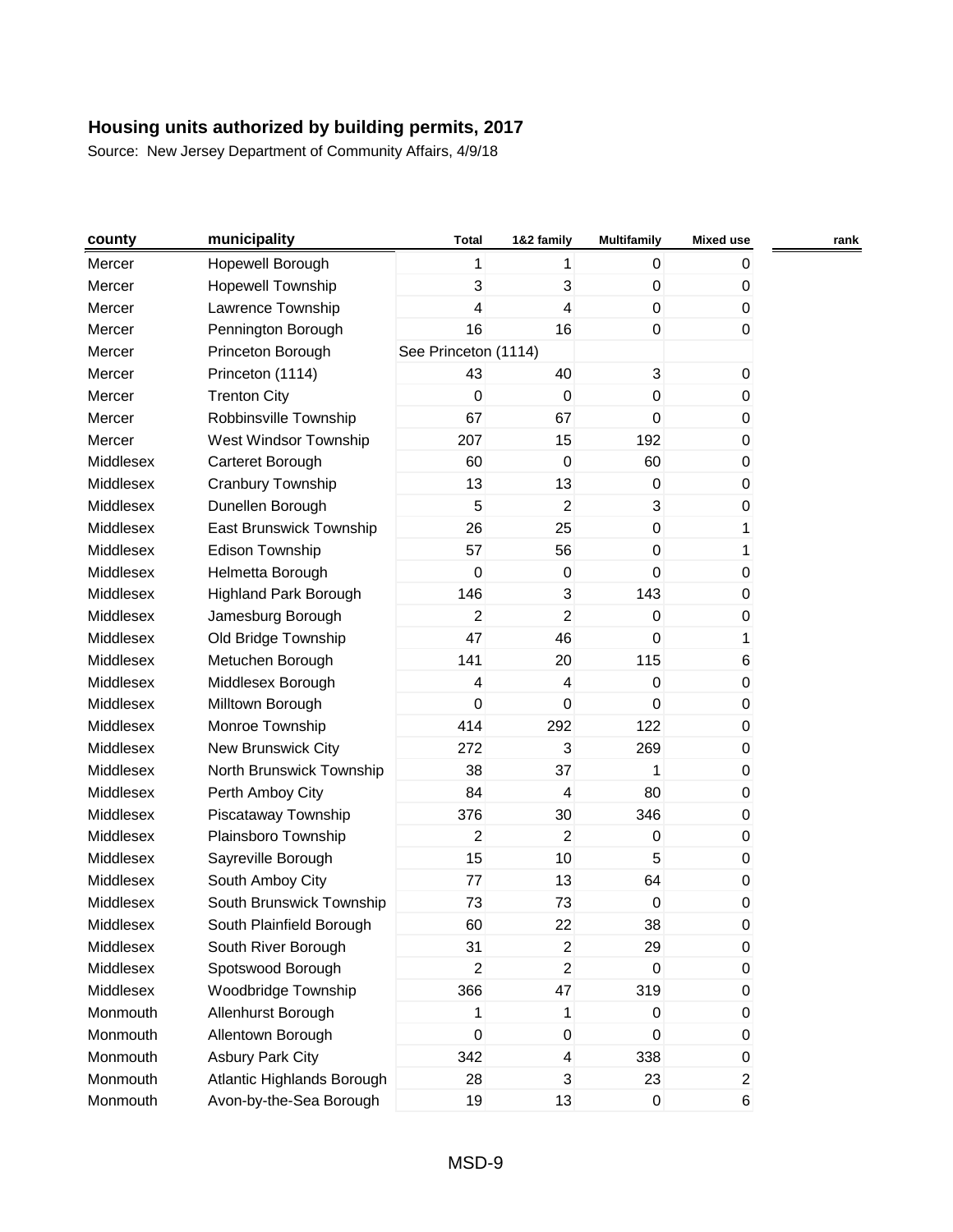| county   | municipality                 | <b>Total</b>     | 1&2 family              | <b>Multifamily</b> | <b>Mixed use</b> | rank |
|----------|------------------------------|------------------|-------------------------|--------------------|------------------|------|
| Monmouth | Belmar Borough               | 15               | 15                      | 0                  | 0                |      |
| Monmouth | <b>Bradley Beach Borough</b> | 11               | 11                      | $\pmb{0}$          | 0                |      |
| Monmouth | <b>Brielle Borough</b>       | 10               | 10                      | $\mathbf 0$        | 0                |      |
| Monmouth | <b>Colts Neck Township</b>   | $\overline{7}$   | $\overline{7}$          | 0                  | 0                |      |
| Monmouth | Deal Borough                 | 8                | 8                       | 0                  | 0                |      |
| Monmouth | Eatontown Borough            | 8                | 8                       | 0                  | 0                |      |
| Monmouth | Englishtown Borough          | $\mathsf 0$      | $\boldsymbol{0}$        | $\boldsymbol{0}$   | 0                |      |
| Monmouth | Fair Haven Borough           | 27               | 27                      | 0                  | 0                |      |
| Monmouth | Farmingdale Borough          | 3                | 3                       | $\boldsymbol{0}$   | 0                |      |
| Monmouth | Freehold Borough             | 1                | $\boldsymbol{0}$        | 0                  | 1                |      |
| Monmouth | Freehold Township            | 119              | 31                      | 88                 | 0                |      |
| Monmouth | Highlands Borough            | 19               | 19                      | $\boldsymbol{0}$   | 0                |      |
| Monmouth | Holmdel Township             | 75               | 75                      | $\boldsymbol{0}$   | 0                |      |
| Monmouth | <b>Howell Township</b>       | 91               | 91                      | $\mathsf 0$        | 0                |      |
| Monmouth | Interlaken Borough           | $\boldsymbol{0}$ | $\mathbf 0$             | 0                  | 0                |      |
| Monmouth | Keansburg Borough            | $\mathsf 0$      | $\boldsymbol{0}$        | 0                  | 0                |      |
| Monmouth | Keyport Borough              | 1                | 1                       | $\mathbf 0$        | 0                |      |
| Monmouth | Little Silver Borough        | 10               | 10                      | $\boldsymbol{0}$   | 0                |      |
| Monmouth | Loch Arbour Village          | $\overline{2}$   | $\overline{2}$          | 0                  | 0                |      |
| Monmouth | Long Branch City             | 160              | 45                      | 103                | 12               |      |
| Monmouth | Manalapan Township           | 14               | 14                      | $\mathbf 0$        | 0                |      |
| Monmouth | Manasquan Borough            | $\mathbf 0$      | $\mathbf 0$             | 0                  | 0                |      |
| Monmouth | Marlboro Township            | 28               | 28                      | 0                  | 0                |      |
| Monmouth | Matawan Borough              | 43               | $\overline{\mathbf{4}}$ | 39                 | 0                |      |
| Monmouth | Aberdeen Township            | 156              | 5                       | 151                | 0                |      |
| Monmouth | Middletown Township          | 167              | 167                     | $\boldsymbol{0}$   | 0                |      |
| Monmouth | Millstone Township           | 8                | 8                       | $\boldsymbol{0}$   | 0                |      |
| Monmouth | Monmouth Beach Borough       | 25               | 24                      | $\mathsf 0$        | 1                |      |
| Monmouth | Neptune Township             | 3                | 3                       | $\boldsymbol{0}$   | 0                |      |
| Monmouth | Neptune City Borough         | 5                | 3                       | 1                  | 1                |      |
| Monmouth | <b>Tinton Falls Borough</b>  | 0                | $\pmb{0}$               | $\pmb{0}$          | 0                |      |
| Monmouth | Ocean Township               | 71               | 23                      | 48                 | 0                |      |
| Monmouth | Oceanport Borough            | 18               | 17                      | $\mathsf 0$        | 1                |      |
| Monmouth | <b>Hazlet Township</b>       | 6                | 6                       | 0                  | 0                |      |
| Monmouth | Red Bank Borough             | $\overline{2}$   | 1                       | 1                  | 0                |      |
| Monmouth | Roosevelt Borough            | $\mathsf 0$      | $\mathbf 0$             | $\pmb{0}$          | 0                |      |
| Monmouth | Rumson Borough               | 25               | 25                      | $\pmb{0}$          | 0                |      |
| Monmouth | Sea Bright Borough           | 10               | 10                      | 0                  | 0                |      |
| Monmouth | Sea Girt Borough             | 24               | 24                      | $\mathsf 0$        | $\pmb{0}$        |      |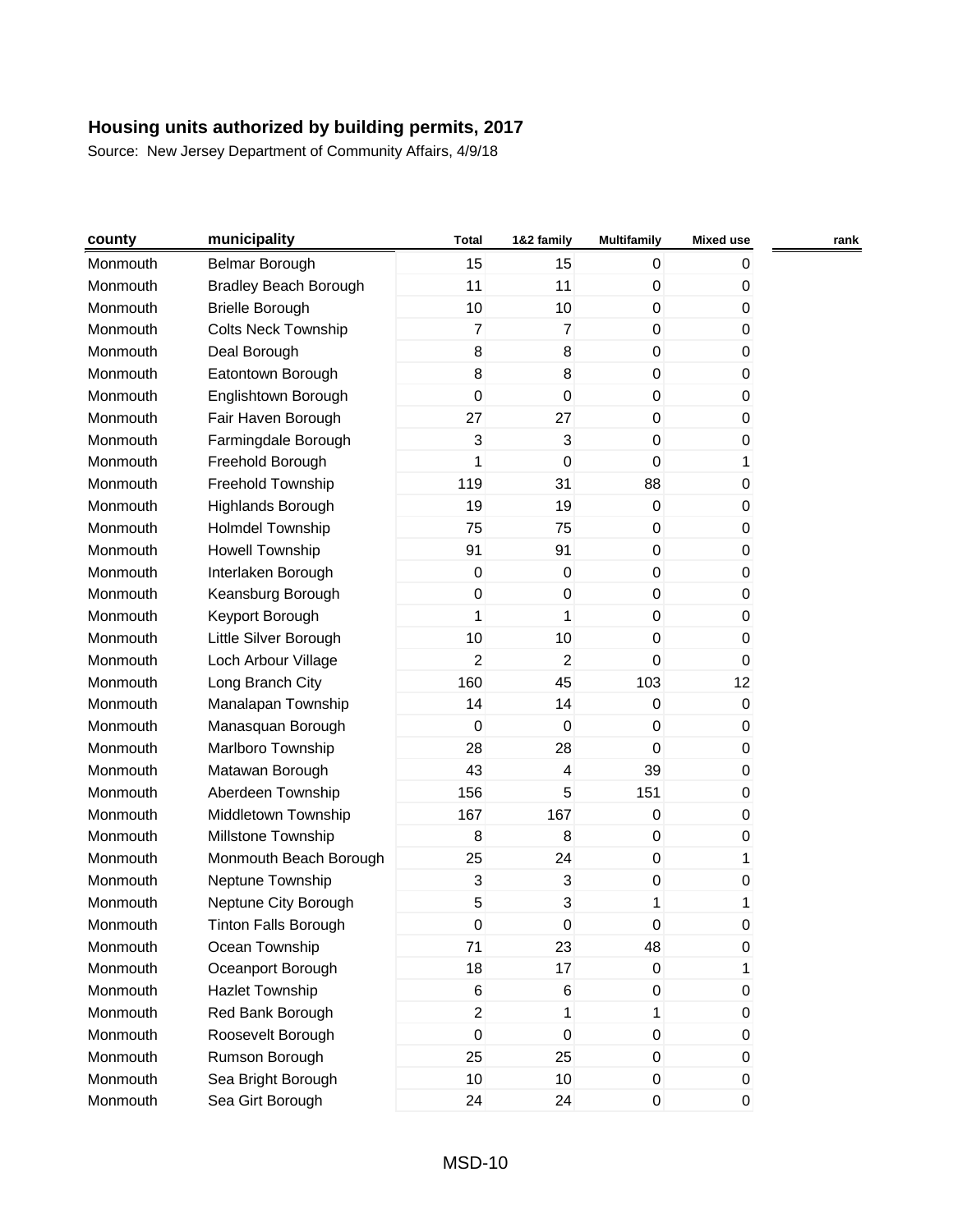| county        | municipality              | <b>Total</b>     | 1&2 family       | <b>Multifamily</b> | <b>Mixed use</b> | rank |
|---------------|---------------------------|------------------|------------------|--------------------|------------------|------|
| Monmouth      | Shrewsbury Borough        | 4                | 3                | 0                  |                  |      |
| Monmouth      | Shrewsbury Township       | $\pmb{0}$        | $\boldsymbol{0}$ | $\pmb{0}$          | 0                |      |
| Monmouth      | Lake Como Borough         | 8                | 8                | $\mathbf 0$        | 0                |      |
| Monmouth      | Spring Lake Borough       | 21               | 21               | $\pmb{0}$          | 0                |      |
| Monmouth      | Spring Lake Heights Boro  | $\overline{7}$   | $\overline{7}$   | 0                  | 0                |      |
| Monmouth      | Union Beach Borough       | 34               | 34               | $\mathbf 0$        | 0                |      |
| Monmouth      | Upper Freehold Township   | 49               | 49               | 0                  | 0                |      |
| Monmouth      | Wall Township             | 35               | 35               | $\pmb{0}$          | 0                |      |
| Monmouth      | West Long Branch Borough  | $\boldsymbol{9}$ | $\boldsymbol{9}$ | $\mathbf 0$        | 0                |      |
| <b>Morris</b> | <b>Boonton Town</b>       | 351              | 1                | 350                | 0                |      |
| <b>Morris</b> | <b>Boonton Township</b>   | 13               | 13               | 0                  | 0                |      |
| <b>Morris</b> | <b>Butler Borough</b>     | 14               | 4                | 10                 | 0                |      |
| Morris        | Chatham Borough           | 20               | 20               | $\pmb{0}$          | 0                |      |
| <b>Morris</b> | Chatham Township          | 27               | 27               | $\pmb{0}$          | 0                |      |
| <b>Morris</b> | Chester Borough           | $\overline{c}$   | $\overline{c}$   | $\pmb{0}$          | 0                |      |
| Morris        | <b>Chester Township</b>   | $\overline{2}$   | $\overline{c}$   | 0                  | 0                |      |
| <b>Morris</b> | Denville Township         | 12               | 12               | $\pmb{0}$          | 0                |      |
| <b>Morris</b> | Dover Town                | $\overline{2}$   | $\overline{c}$   | $\pmb{0}$          | 0                |      |
| <b>Morris</b> | East Hanover Township     | $\bf 8$          | 8                | 0                  | 0                |      |
| <b>Morris</b> | Florham Park Borough      | 48               | 11               | 37                 | 0                |      |
| Morris        | Hanover Township          | 17               | 17               | $\mathbf 0$        | 0                |      |
| <b>Morris</b> | Harding Township          | 3                | 3                | $\pmb{0}$          | 0                |      |
| <b>Morris</b> | Jefferson Township        | 10               | 10               | $\pmb{0}$          | 0                |      |
| <b>Morris</b> | Kinnelon Borough          | 5                | 5                | $\pmb{0}$          | 0                |      |
| <b>Morris</b> | Lincoln Park Borough      | $\mathbf 0$      | 0                | $\mathbf 0$        | 0                |      |
| Morris        | Madison Borough           | 26               | 26               | $\pmb{0}$          | 0                |      |
| Morris        | Mendham Borough           | 1                | 1                | $\pmb{0}$          | 0                |      |
| Morris        | Mendham Township          | $\mathsf 0$      | $\pmb{0}$        | $\pmb{0}$          | 0                |      |
| <b>Morris</b> | Mine Hill Township        | 1                | 1                | $\pmb{0}$          | 0                |      |
| <b>Morris</b> | Montville Township        | 10               | 10               | $\pmb{0}$          | 0                |      |
| Morris        | Morris Township           | 54               | 54               | 0                  | 0                |      |
| Morris        | Morris Plains Borough     | 3                | 3                | $\mathbf 0$        | 0                |      |
| Morris        | Morristown Town           | 110              | $\overline{7}$   | 103                | 0                |      |
| Morris        | Mountain Lakes Borough    | 3                | 3                | $\pmb{0}$          | 0                |      |
| Morris        | Mount Arlington Borough   | 53               | 53               | 0                  | 0                |      |
| Morris        | Mount Olive Township      | 76               | 76               | 0                  | 0                |      |
| Morris        | Netcong Borough           | $\mathbf 0$      | $\pmb{0}$        | 0                  | 0                |      |
| Morris        | Parsippany-Troy Hills Twp | 238              | 26               | 212                | 0                |      |
| Morris        | Long Hill Township        | 5                | 5                | 0                  | 0                |      |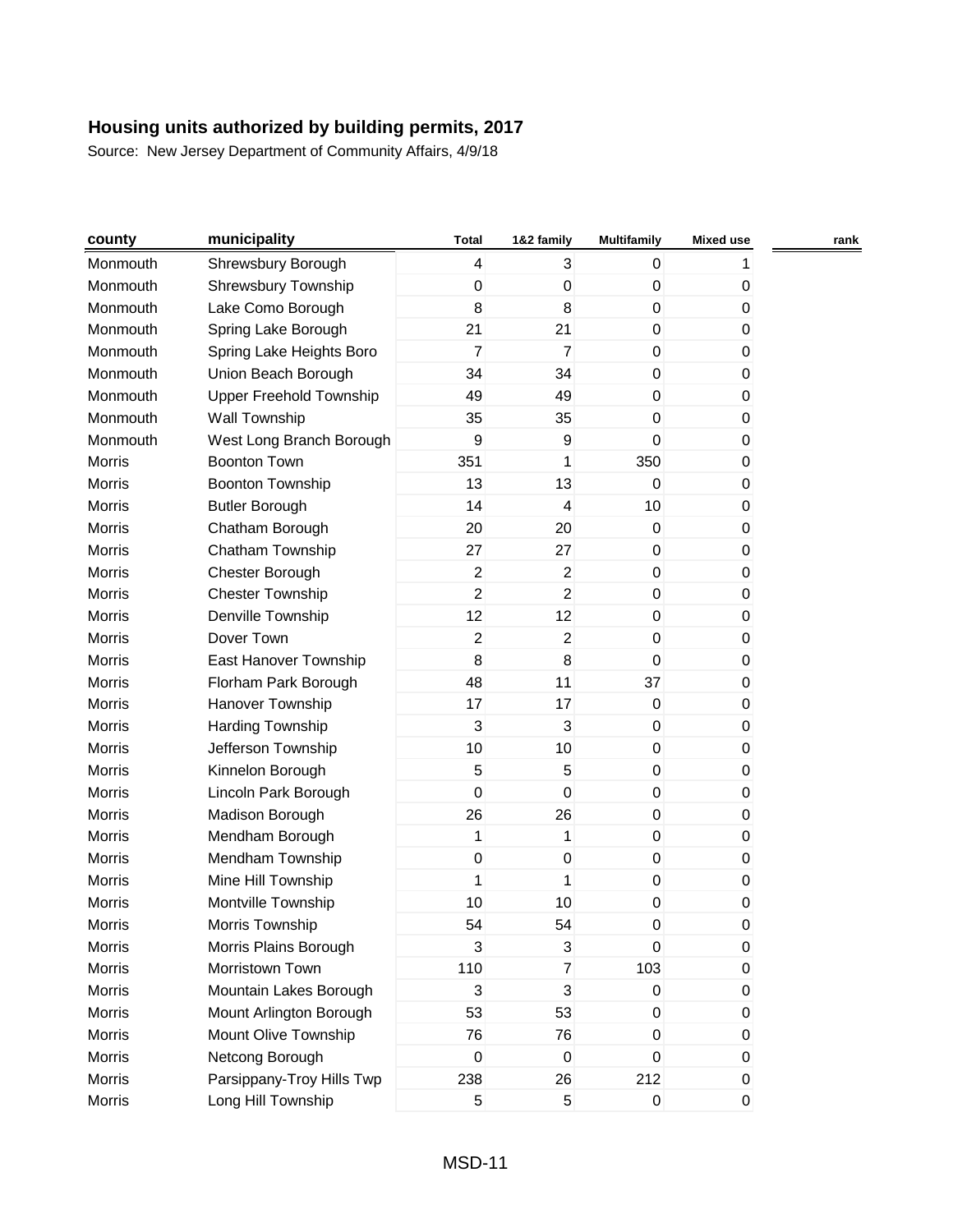| county        | municipality               | <b>Total</b>   | 1&2 family       | <b>Multifamily</b>      | <b>Mixed use</b> | rank |
|---------------|----------------------------|----------------|------------------|-------------------------|------------------|------|
| Morris        | Pequannock Township        | 11             | 11               | 0                       | 0                |      |
| <b>Morris</b> | Randolph Township          | 66             | 66               | $\pmb{0}$               | 0                |      |
| Morris        | Riverdale Borough          | 1              | 1                | $\mathsf 0$             | $\pmb{0}$        |      |
| <b>Morris</b> | Rockaway Borough           | $\mathsf 0$    | $\boldsymbol{0}$ | $\mathsf 0$             | 0                |      |
| Morris        | Rockaway Township          | 101            | 5                | 96                      | 0                |      |
| Morris        | Roxbury Township           | 6              | 6                | $\mathbf 0$             | $\pmb{0}$        |      |
| Morris        | Victory Gardens Borough    | 0              | 0                | 0                       | 0                |      |
| Morris        | Washington Township        | 1              | 1                | 0                       | 0                |      |
| Morris        | Wharton Borough            | 1              | 1                | $\pmb{0}$               | $\pmb{0}$        |      |
| Ocean         | Barnegat Light Borough     | 14             | 13               | 0                       | 1                |      |
| Ocean         | Bay Head Borough           | $\overline{2}$ | $\overline{2}$   | 0                       | 0                |      |
| Ocean         | Beach Haven Borough        | 32             | 31               | $\mathsf 0$             | 1                |      |
| Ocean         | Beachwood Borough          | 6              | 6                | $\pmb{0}$               | $\mathbf{0}$     |      |
| Ocean         | <b>Berkeley Township</b>   | 116            | 116              | $\pmb{0}$               | 0                |      |
| Ocean         | <b>Brick Township</b>      | 97             | 97               | $\mathsf 0$             | $\pmb{0}$        |      |
| Ocean         | Toms River Township        | 378            | 279              | 99                      | 0                |      |
| Ocean         | Eagleswood Township        | 5              | 5                | $\pmb{0}$               | $\pmb{0}$        |      |
| Ocean         | Harvey Cedars Borough      | 25             | 25               | 0                       | 0                |      |
| Ocean         | Island Heights Borough     | 4              | 4                | $\pmb{0}$               | 0                |      |
| Ocean         | Jackson Township           | 67             | 36               | 31                      | $\pmb{0}$        |      |
| Ocean         | Lacey Township             | 138            | 138              | $\pmb{0}$               | 0                |      |
| Ocean         | Lakehurst Borough          | 0              | $\mathbf 0$      | 0                       | 0                |      |
| Ocean         | Lakewood Township          | 750            | 633              | 117                     | 0                |      |
| Ocean         | Lavallette Borough         | 36             | 35               | $\pmb{0}$               | 1                |      |
| Ocean         | Little Egg Harbor Township | 203            | 115              | 87                      | 1                |      |
| Ocean         | Long Beach Township        | 119            | 119              | $\pmb{0}$               | $\pmb{0}$        |      |
| Ocean         | Manchester Township        | 1              | 1                | $\pmb{0}$               | 0                |      |
| Ocean         | Mantoloking Borough        | 12             | 12               | 0                       | $\pmb{0}$        |      |
| Ocean         | Ocean Township             | 13             | 9                | $\overline{\mathbf{4}}$ | 0                |      |
| Ocean         | Ocean Gate Borough         | 4              | 4                | 0                       | 0                |      |
| Ocean         | Pine Beach Borough         | 3              | 3                | $\mathsf 0$             | 0                |      |
| Ocean         | <b>Plumsted Township</b>   | 5              | 5                | 0                       | 0                |      |
| Ocean         | Point Pleasant Borough     | 32             | 32               | 0                       | 0                |      |
| Ocean         | Point Pleasant Beach Boro  | 9              | $\boldsymbol{9}$ | $\mathbf 0$             | 0                |      |
| Ocean         | Seaside Heights Borough    | 91             | 0                | 91                      | 0                |      |
| Ocean         | Seaside Park Borough       | 13             | 13               | 0                       | 0                |      |
| Ocean         | Ship Bottom Borough        | 21             | 21               | $\mathsf 0$             | 0                |      |
| Ocean         | South Toms River Borough   | $\pmb{0}$      | $\mathbf 0$      | 0                       | 0                |      |
| Ocean         | <b>Stafford Township</b>   | 238            | 138              | 100                     | $\pmb{0}$        |      |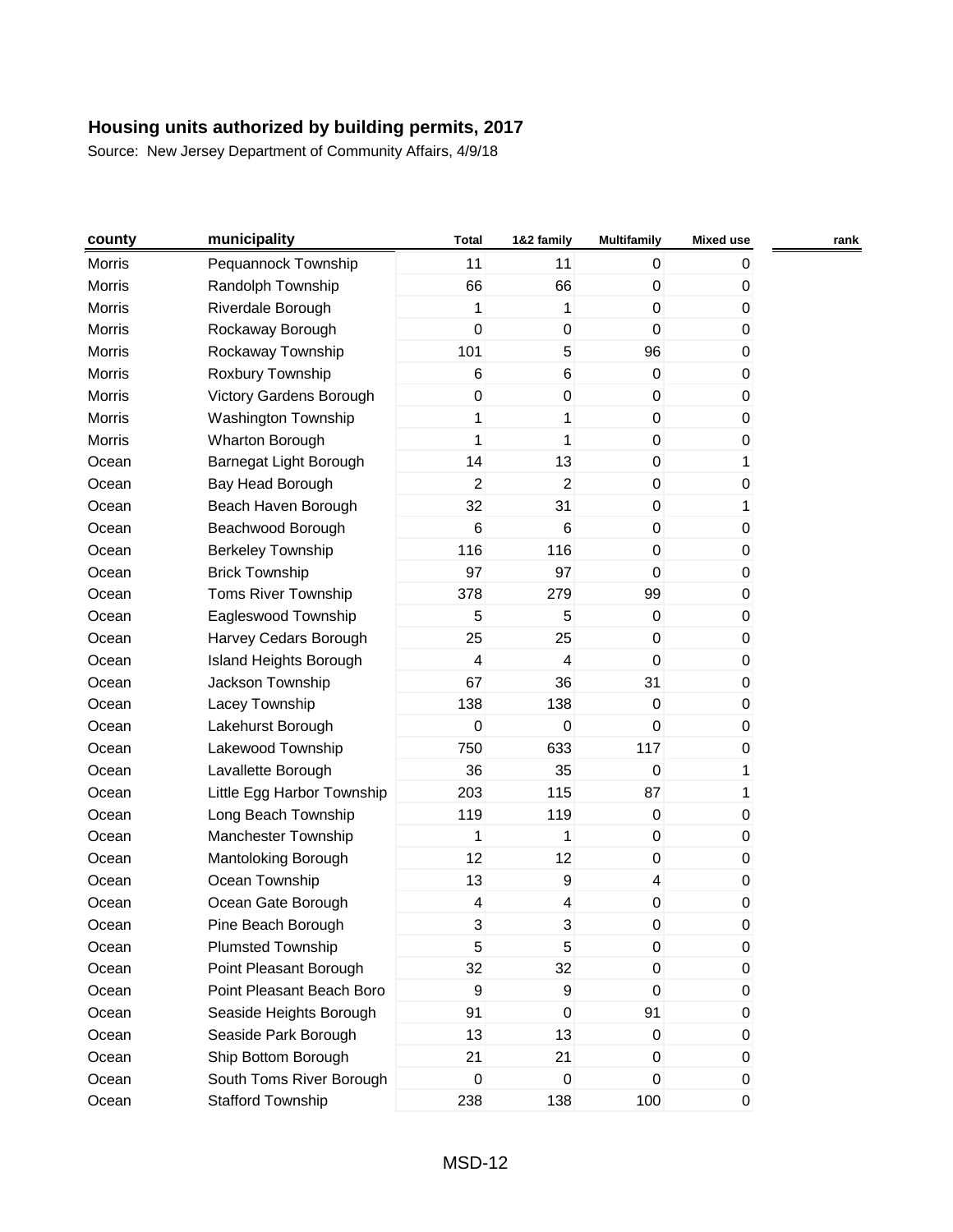| county   | municipality                     | <b>Total</b>        | 1&2 family              | <b>Multifamily</b> | <b>Mixed use</b> | rank |
|----------|----------------------------------|---------------------|-------------------------|--------------------|------------------|------|
| Ocean    | Surf City Borough                | 37                  | 37                      | 0                  | 0                |      |
| Ocean    | <b>Tuckerton Borough</b>         | 11                  | 11                      | 0                  | 0                |      |
| Ocean    | <b>Barnegat Township</b>         | 275                 | 275                     | $\mathbf 0$        | $\mathbf 0$      |      |
| Passaic  | <b>Bloomingdale Borough</b>      | 1                   | 1                       | 0                  | 0                |      |
| Passaic  | <b>Clifton City</b>              | 14                  | $\overline{7}$          | $\overline{7}$     | 0                |      |
| Passaic  | Haledon Borough                  | $\boldsymbol{0}$    | $\pmb{0}$               | $\mathbf 0$        | 0                |      |
| Passaic  | Hawthorne Borough                | 20                  | 1                       | 19                 | 0                |      |
| Passaic  | Little Falls Township            | 45                  | 41                      | 4                  | 0                |      |
| Passaic  | North Haledon Borough            | $\pmb{0}$           | $\pmb{0}$               | $\boldsymbol{0}$   | $\pmb{0}$        |      |
| Passaic  | Passaic City                     | 0                   | $\mathbf 0$             | $\mathbf 0$        | 0                |      |
| Passaic  | Paterson City                    | 23                  | 19                      | 4                  | $\pmb{0}$        |      |
| Passaic  | Pompton Lakes Borough            | 1                   | 1                       | $\pmb{0}$          | 0                |      |
| Passaic  | Prospect Park Borough            | $\pmb{0}$           | $\pmb{0}$               | 0                  | 0                |      |
| Passaic  | Ringwood Borough                 | 1                   | 1                       | $\mathbf 0$        | $\mathbf 0$      |      |
| Passaic  | <b>Totowa Borough</b>            | 34                  | $\overline{c}$          | 32                 | 0                |      |
| Passaic  | Wanaque Borough                  | 37                  | 1                       | 36                 | 0                |      |
| Passaic  | Wayne Township                   | 161                 | 8                       | $\pmb{0}$          | 153              |      |
| Passaic  | West Milford Township            | 12                  | 12                      | 0                  | 0                |      |
| Passaic  | Woodland Park Borough            | $\overline{2}$      | $\overline{2}$          | 0                  | 0                |      |
| Salem    | Alloway Township                 | 12                  | 12                      | $\boldsymbol{0}$   | 0                |      |
| Salem    | Elmer Borough                    | 1                   | 1                       | $\mathbf 0$        | 0                |      |
| Salem    | Elsinboro Township               | 1                   | $\pmb{0}$               | 0                  | 1                |      |
| Salem    | Lower Alloways Creek Twp         | $\mathsf{O}\xspace$ | $\pmb{0}$               | $\pmb{0}$          | 0                |      |
| Salem    | Mannington Township              | 3                   | $\sqrt{3}$              | 0                  | 0                |      |
| Salem    | <b>Oldmans Township</b>          | $\pmb{0}$           | $\mathbf 0$             | $\mathbf 0$        | $\mathbf 0$      |      |
| Salem    | Penns Grove Borough              | 0                   | $\pmb{0}$               | 0                  | 0                |      |
| Salem    | Pennsville Township              | $\pmb{0}$           | $\pmb{0}$               | 0                  | 0                |      |
| Salem    | Pilesgrove Township              | $\pmb{0}$           | $\mathbf 0$             | $\pmb{0}$          | $\boldsymbol{0}$ |      |
| Salem    | Pittsgrove Township              | 10                  | 10                      | 0                  | 0                |      |
| Salem    | Quinton Township                 | $\pmb{0}$           | $\boldsymbol{0}$        | 0                  | 0                |      |
| Salem    | Salem City                       | 0                   | $\boldsymbol{0}$        | 0                  | 0                |      |
| Salem    | <b>Carneys Point Township</b>    | 13                  | 13                      | 0                  | 0                |      |
| Salem    | <b>Upper Pittsgrove Township</b> | 10                  | 10                      | 0                  | $\pmb{0}$        |      |
| Salem    | Woodstown Borough                | 0                   | 0                       | $\pmb{0}$          | 0                |      |
| Somerset | <b>Bedminster Township</b>       | 1                   | 1                       | $\mathbf{0}$       | 0                |      |
| Somerset | <b>Bernards Township</b>         | 9                   | 9                       | 0                  | 0                |      |
| Somerset | Bernardsville Borough            | $\overline{a}$      | $\overline{\mathbf{c}}$ | 0                  | 0                |      |
| Somerset | Bound Brook Borough              | $\pmb{0}$           | $\pmb{0}$               | 0                  | 0                |      |
| Somerset | <b>Branchburg Township</b>       | 47                  | 21                      | 26                 | $\pmb{0}$        |      |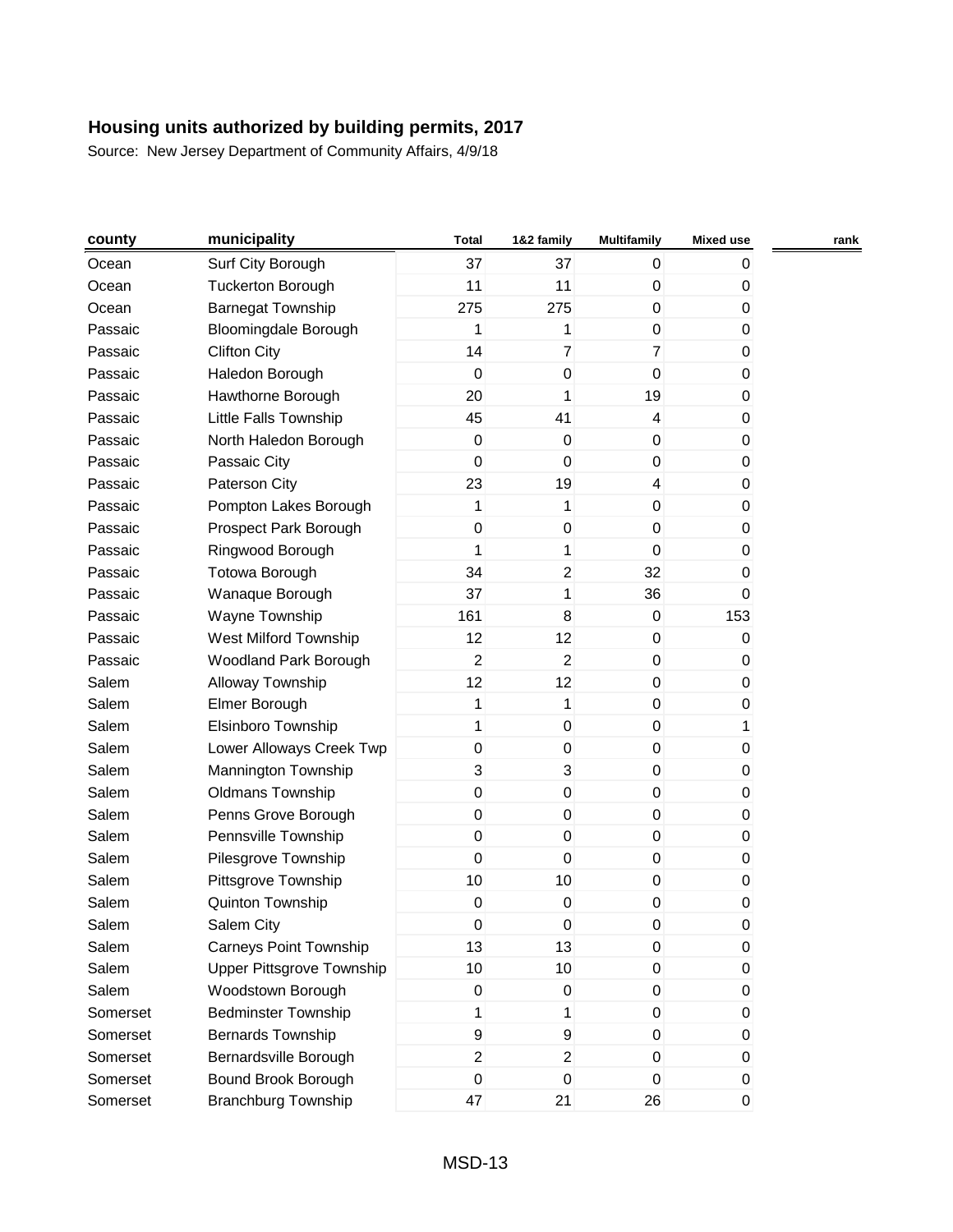| county        | municipality                | <b>Total</b>            | 1&2 family       | <b>Multifamily</b> | <b>Mixed use</b> | rank |
|---------------|-----------------------------|-------------------------|------------------|--------------------|------------------|------|
| Somerset      | <b>Bridgewater Township</b> | 14                      | 14               | 0                  | 0                |      |
| Somerset      | Far Hills Borough           | 1                       | 1                | 0                  | 0                |      |
| Somerset      | Franklin Township           | 83                      | 49               | 34                 | 0                |      |
| Somerset      | Green Brook Township        | $\mathbf 0$             | $\mathbf 0$      | 0                  | 0                |      |
| Somerset      | Hillsborough Township       | 187                     | 78               | 109                | 0                |      |
| Somerset      | Manville Borough            | 1                       | 1                | 0                  | 0                |      |
| Somerset      | Millstone Borough           | 1                       | 1                | 0                  | 0                |      |
| Somerset      | Montgomery Township         | 108                     | 80               | 28                 | 0                |      |
| Somerset      | North Plainfield Borough    | 1                       | $\boldsymbol{0}$ | 1                  | 0                |      |
| Somerset      | Peapack and Gladstone Bor   | 1                       | 1                | $\mathbf 0$        | 0                |      |
| Somerset      | Raritan Borough             | 4                       | 4                | $\mathbf 0$        | $\mathbf 0$      |      |
| Somerset      | Rocky Hill Borough          | 0                       | 0                | 0                  | 0                |      |
| Somerset      | Somerville Borough          | 66                      | $\overline{c}$   | 64                 | 0                |      |
| Somerset      | South Bound Brook Boro      | $\overline{\mathbf{4}}$ | 4                | $\pmb{0}$          | 0                |      |
| Somerset      | Warren Township             | 30                      | 30               | 0                  | 0                |      |
| Somerset      | Watchung Borough            | 4                       | 4                | 0                  | 0                |      |
| <b>Sussex</b> | Andover Borough             | $\pmb{0}$               | $\boldsymbol{0}$ | $\pmb{0}$          | 0                |      |
| <b>Sussex</b> | Andover Township            | 0                       | $\boldsymbol{0}$ | 0                  | 0                |      |
| <b>Sussex</b> | <b>Branchville Borough</b>  | $\pmb{0}$               | $\pmb{0}$        | 0                  | 0                |      |
| <b>Sussex</b> | Byram Township              | $\overline{2}$          | $\overline{c}$   | $\mathbf 0$        | 0                |      |
| <b>Sussex</b> | Frankford Township          | 5                       | $\sqrt{5}$       | 0                  | 0                |      |
| <b>Sussex</b> | Franklin Borough            | 1                       | 1                | 0                  | $\boldsymbol{0}$ |      |
| <b>Sussex</b> | Fredon Township             | $\pmb{0}$               | $\pmb{0}$        | 0                  | 0                |      |
| <b>Sussex</b> | Green Township              | $\overline{\mathbf{4}}$ | 4                | 0                  | 0                |      |
| <b>Sussex</b> | Hamburg Borough             | 4                       | 4                | $\mathbf 0$        | $\mathbf 0$      |      |
| <b>Sussex</b> | Hampton Township            | 4                       | 4                | 0                  | 0                |      |
| <b>Sussex</b> | Hardyston Township          | 4                       | 4                | 0                  | 0                |      |
| <b>Sussex</b> | Hopatcong Borough           | 40                      | 22               | 18                 | 0                |      |
| <b>Sussex</b> | Lafayette Township          | $\pmb{0}$               | $\boldsymbol{0}$ | 0                  | 0                |      |
| <b>Sussex</b> | Montague Township           | 0                       | 0                | 0                  | 0                |      |
| Sussex        | Newton Town                 | 6                       | $\,6$            | 0                  | 0                |      |
| Sussex        | Ogdensburg Borough          | 0                       | $\boldsymbol{0}$ | 0                  | 0                |      |
| <b>Sussex</b> | Sandyston Township          | $\mathsf{O}\xspace$     | $\pmb{0}$        | $\pmb{0}$          | $\pmb{0}$        |      |
| <b>Sussex</b> | Sparta Township             | 9                       | 9                | 0                  | 0                |      |
| <b>Sussex</b> | Stanhope Borough            | 0                       | 0                | 0                  | 0                |      |
| <b>Sussex</b> | <b>Stillwater Township</b>  | 1                       | 1                | 0                  | $\boldsymbol{0}$ |      |
| <b>Sussex</b> | Sussex Borough              | $\mathsf{O}\xspace$     | 0                | 0                  | 0                |      |
| <b>Sussex</b> | Vernon Township             | 5                       | 5                | 0                  | 0                |      |
| <b>Sussex</b> | Walpack Township            | $\mathsf{O}\xspace$     | $\pmb{0}$        | $\pmb{0}$          | $\pmb{0}$        |      |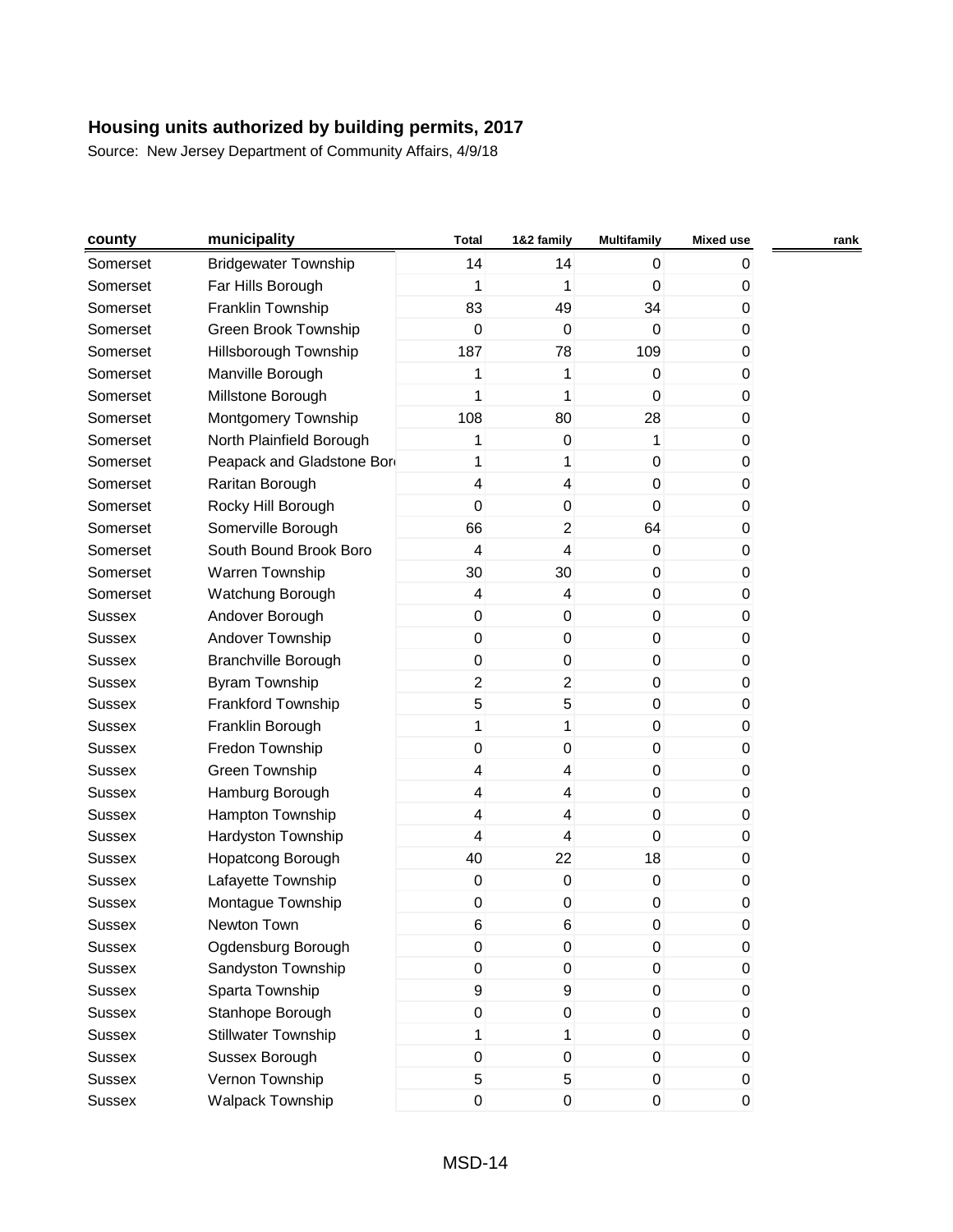| county | municipality               | <b>Total</b>   | 1&2 family       | <b>Multifamily</b> | <b>Mixed use</b> | rank |
|--------|----------------------------|----------------|------------------|--------------------|------------------|------|
| Sussex | Wantage Township           | 62             | $\overline{2}$   | 60                 | 0                |      |
| Union  | Berkeley Heights Township  | 15             | 15               | $\mathsf 0$        | 0                |      |
| Union  | <b>Clark Township</b>      | 18             | 18               | $\mathsf 0$        | $\boldsymbol{0}$ |      |
| Union  | Cranford Township          | 13             | 13               | $\mathbf 0$        | 0                |      |
| Union  | Elizabeth City             | 239            | 105              | 134                | $\pmb{0}$        |      |
| Union  | Fanwood Borough            | 41             | 31               | 10                 | $\boldsymbol{0}$ |      |
| Union  | Garwood Borough            | 3              | 3                | $\pmb{0}$          | 0                |      |
| Union  | Hillside Township          | 6              | $6\phantom{1}6$  | $\pmb{0}$          | $\pmb{0}$        |      |
| Union  | Kenilworth Borough         | 3              | 3                | $\mathsf 0$        | $\pmb{0}$        |      |
| Union  | Linden City                | 62             | 29               | 33                 | 0                |      |
| Union  | Mountainside Borough       | 43             | 43               | $\mathbf 0$        | 0                |      |
| Union  | New Providence Borough     | 178            | $\overline{7}$   | 171                | 0                |      |
| Union  | <b>Plainfield City</b>     | 208            | $\pmb{0}$        | 208                | 0                |      |
| Union  | <b>Rahway City</b>         | 110            | $\overline{7}$   | 103                | $\boldsymbol{0}$ |      |
| Union  | Roselle Borough            | 0              | $\mathbf 0$      | 0                  | 0                |      |
| Union  | Roselle Park Borough       | $\mathbf 0$    | $\mathbf 0$      | 0                  | $\pmb{0}$        |      |
| Union  | Scotch Plains Township     | 24             | 24               | $\mathsf 0$        | $\boldsymbol{0}$ |      |
| Union  | Springfield Township       | 6              | 6                | $\mathsf 0$        | 0                |      |
| Union  | <b>Summit City</b>         | 21             | 21               | $\mathsf 0$        | $\pmb{0}$        |      |
| Union  | Union Township             | 8              | $6\phantom{1}6$  | $\mathsf 0$        | $\overline{c}$   |      |
| Union  | <b>Westfield Town</b>      | 102            | 71               | 31                 | $\boldsymbol{0}$ |      |
| Union  | Winfield Township          | $\mathsf 0$    | $\mathbf 0$      | $\mathsf 0$        | $\boldsymbol{0}$ |      |
| Warren | Allamuchy Township         | 26             | 26               | $\mathsf 0$        | 0                |      |
| Warren | Alpha Borough              | $\pmb{0}$      | $\pmb{0}$        | 0                  | 0                |      |
| Warren | <b>Belvidere Town</b>      | $\mathsf 0$    | $\boldsymbol{0}$ | $\mathsf 0$        | $\boldsymbol{0}$ |      |
| Warren | <b>Blairstown Township</b> | 0              | $\pmb{0}$        | $\mathsf 0$        | 0                |      |
| Warren | Franklin Township          | $\mathsf 0$    | $\mathbf 0$      | 0                  | $\pmb{0}$        |      |
| Warren | Frelinghuysen Township     | $\pmb{0}$      | $\pmb{0}$        | $\mathsf 0$        | $\boldsymbol{0}$ |      |
| Warren | <b>Greenwich Township</b>  | 1              | 1                | $\mathsf 0$        | 0                |      |
| Warren | <b>Hackettstown Town</b>   | $\pmb{0}$      | $\boldsymbol{0}$ | 0                  | 0                |      |
| Warren | Hardwick Township          | $\pmb{0}$      | $\pmb{0}$        | $\pmb{0}$          | 0                |      |
| Warren | Harmony Township           | 1              | 1                | 0                  | 0                |      |
| Warren | Hope Township              | $\overline{c}$ | $\boldsymbol{2}$ | 0                  | 0                |      |
| Warren | Independence Township      | $\overline{2}$ | $\overline{c}$   | 0                  | 0                |      |
| Warren | Knowlton Township          | 1              | 1                | 0                  | 0                |      |
| Warren | <b>Liberty Township</b>    | 1              | 1                | $\mathbf 0$        | 0                |      |
| Warren | Lopatcong Township         | 56             | 8                | 48                 | 0                |      |
| Warren | Mansfield Township         | 1              | 1                | 0                  | 0                |      |
| Warren | Oxford Township            | $\mathsf 0$    | $\pmb{0}$        | $\mathsf 0$        | 0                |      |